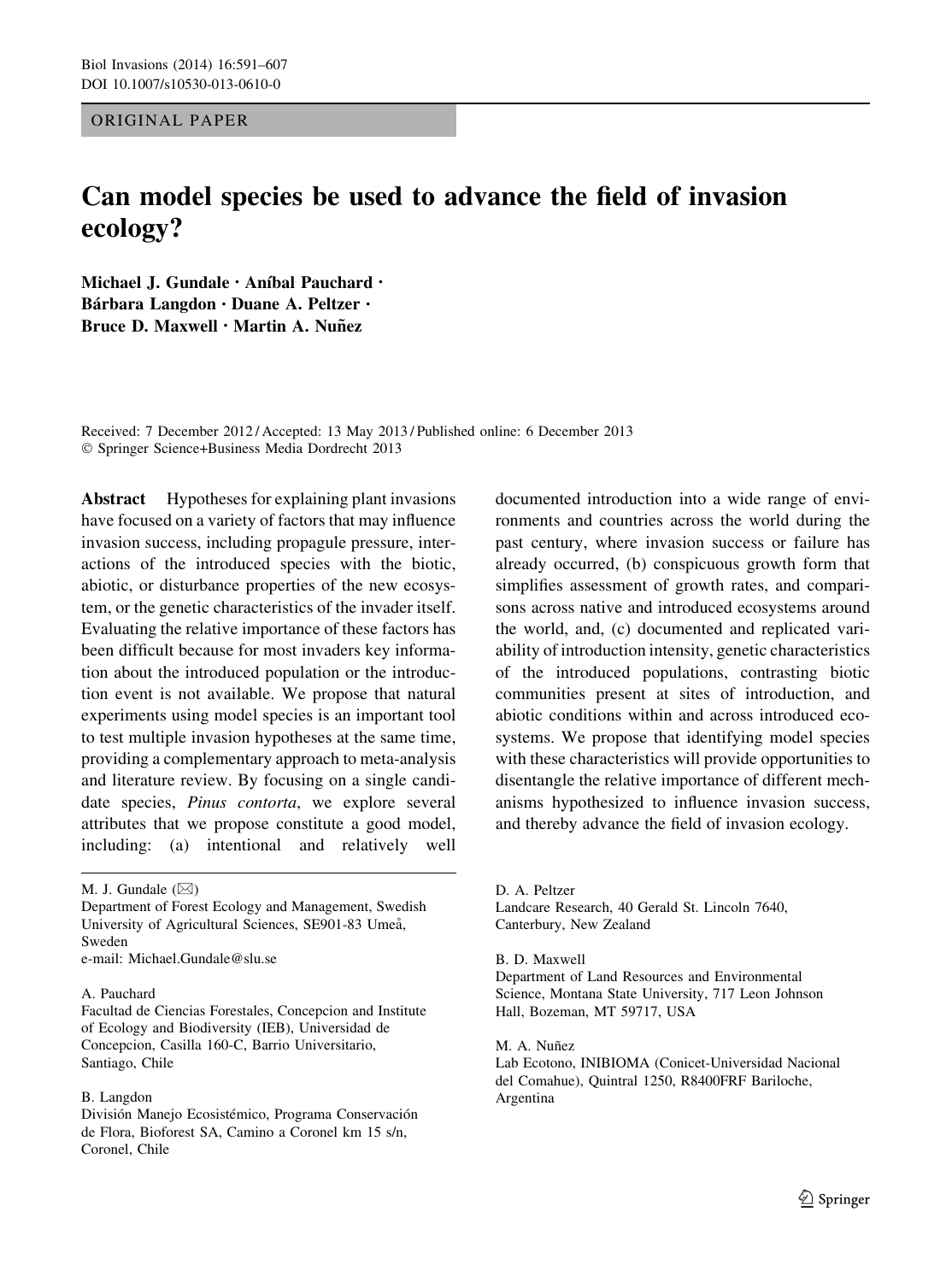Keywords Biological invasions Global experiments - Invasion hypotheses - Model species · Native versus home comparison · Pinus contorta · Tree invasions

# Introduction

Given the significant impacts of plant invasions, there is great interest and substantial research aimed at predicting when non-native species introductions will result in invasions (Reinhart and Callaway [2006](#page-15-0); Richardson et al. [2011](#page-15-0); Richardson and Rejmánek [2011;](#page-15-0) McGregor et al. [2012](#page-14-0)). Several approaches have been taken to accomplish this goal, including identification of plant traits that are typical of invaders (Rejmánek et al. [2005;](#page-15-0) van Kleunen et al. [2010\)](#page-15-0), as well as identification of geographical regions that are susceptible to invasions (Lonsdale [1999](#page-14-0); Sax [2001](#page-15-0); Rejma´nek et al. [2005](#page-15-0); Levine [2000\)](#page-14-0). It has also been shown that strong interactions between potential invaders and recipient ecosystems can strongly influence invasion success or failure (Levine et al. [2004](#page-14-0); Moles et al. [2012](#page-14-0)). For instance, not all species that become invasive are successful everywhere they are introduced (Zenni and Nuñez [2013](#page-16-0); Hierro et al. [2005](#page-13-0); Broennimann et al. [2007](#page-12-0)), and likewise, invasions sometimes occur in atypical ecosystems or involve atypical invaders (Moles et al. [2012\)](#page-14-0). The frequency of idiosyncratic invasion events suggests that our ability to make generalizations can still be improved (Gurevitch et al. [2011\)](#page-13-0), and that new tools are needed to continue our forward progress (Jeschke et al. [2012](#page-13-0); Lockwood et al. [2005\)](#page-14-0).

Most studies in invasion ecology are conducted at local scales and focus on factors regulating invasion success or the impacts of specific invaders (Moles et al. [2012](#page-14-0); Hierro et al. [2005](#page-13-0); Vila et al. [2011;](#page-15-0) Pyšek et al. [2012](#page-15-0)). Yet, numerous hypotheses have been developed for addressing mechanisms that operate at both small and large spatial and temporal scales to help explain invasion success or failure (Hierro et al. [2005\)](#page-13-0) (Table [1\)](#page-2-0). These hypotheses include: propagule pressure (Simberloff [2009](#page-15-0)), interaction of a given introduced species with the abiotic (Hobbs and Huenneke [1992](#page-13-0); Broennimann et al. [2007](#page-12-0)) or biotic environment (Elton [1958;](#page-13-0) Davis et al. [2000;](#page-13-0) Levine [2000;](#page-14-0) Callaway and Aschehoug [2000;](#page-12-0) Pringle et al.

[2009\)](#page-14-0) in the recipient ecosystem, and genetic divergence following introduction (Blossey and Notzold [1995;](#page-12-0) Mayr [1970](#page-14-0); Dlugosch and Parker [2008;](#page-13-0) Ellstrand and Schierenbeck [2000;](#page-13-0) Maron et al. [2004](#page-14-0)). While each of these factors likely influences invasion success or failure to some degree, a number of obstacles have made simultaneous testing of their relative influence on invasions success difficult (summarized in Table [1\)](#page-2-0).

Invasion ecologists are increasingly recognizing that investigative approaches are needed to simultaneously evaluate the multiple mechanisms proposed to drive invasions (Gurevitch et al. [2011](#page-13-0); Richardson [2006;](#page-15-0) Moles et al. [2012;](#page-14-0) Sanders et al. [2007;](#page-15-0) Kueffer et al. [2013](#page-14-0)). One frequently used approach is metaanalysis, whereby effect sizes are evaluated from published studies where specific invasion hypotheses have been tested (e.g. Chun et al. [2010](#page-13-0); Colautti et al. [2004;](#page-13-0) Levine and D'Antonio [1999;](#page-14-0) Liu and Stiling [2006;](#page-14-0) Moles et al. [2012\)](#page-14-0). While extremely useful in evaluating the prevalence of various invasion mechanisms, meta-analyses have several limitations. First, conclusions can be influenced by publishing biases, where significant effects are more likely to be published than studies finding no effects, easily tested hypotheses are published more often than less easily tested hypotheses (Gurevitch and Hedges [1999](#page-13-0); Jeschke et al. [2012\)](#page-13-0), and specific hypotheses are evaluated more often for some taxonomic groups than for others. Additionally, meta-analyses have a limited ability to compare the relative influence of multiple invasion hypotheses at the same time (Chun et al. [2010\)](#page-13-0). While meta-analysis will continue to be a useful tool for invasion ecology, it's utility is constrained by the availability and quality of published studies that simultaneously test multiple invasion hypotheses (Gurevitch and Hedges [1999\)](#page-13-0).

These limitations suggest that the field of invasion ecology may greatly benefit from analytical approaches where a wide range of mechanisms proposed to influence invasion success or failure can be simultaneously evaluated (Richardson et al. [2000a;](#page-15-0) Moles et al. [2012\)](#page-14-0). We propose that the identification of model invasive species is an underutilized tool that may help overcome methodological obstacles for simultaneously testing the relative influence of multiple invasion hypotheses (Richardson and Rejmánek [2004\)](#page-15-0). We propose one species in particular, Pinus contorta Douglas ex Loudon (1838), as a potential candidate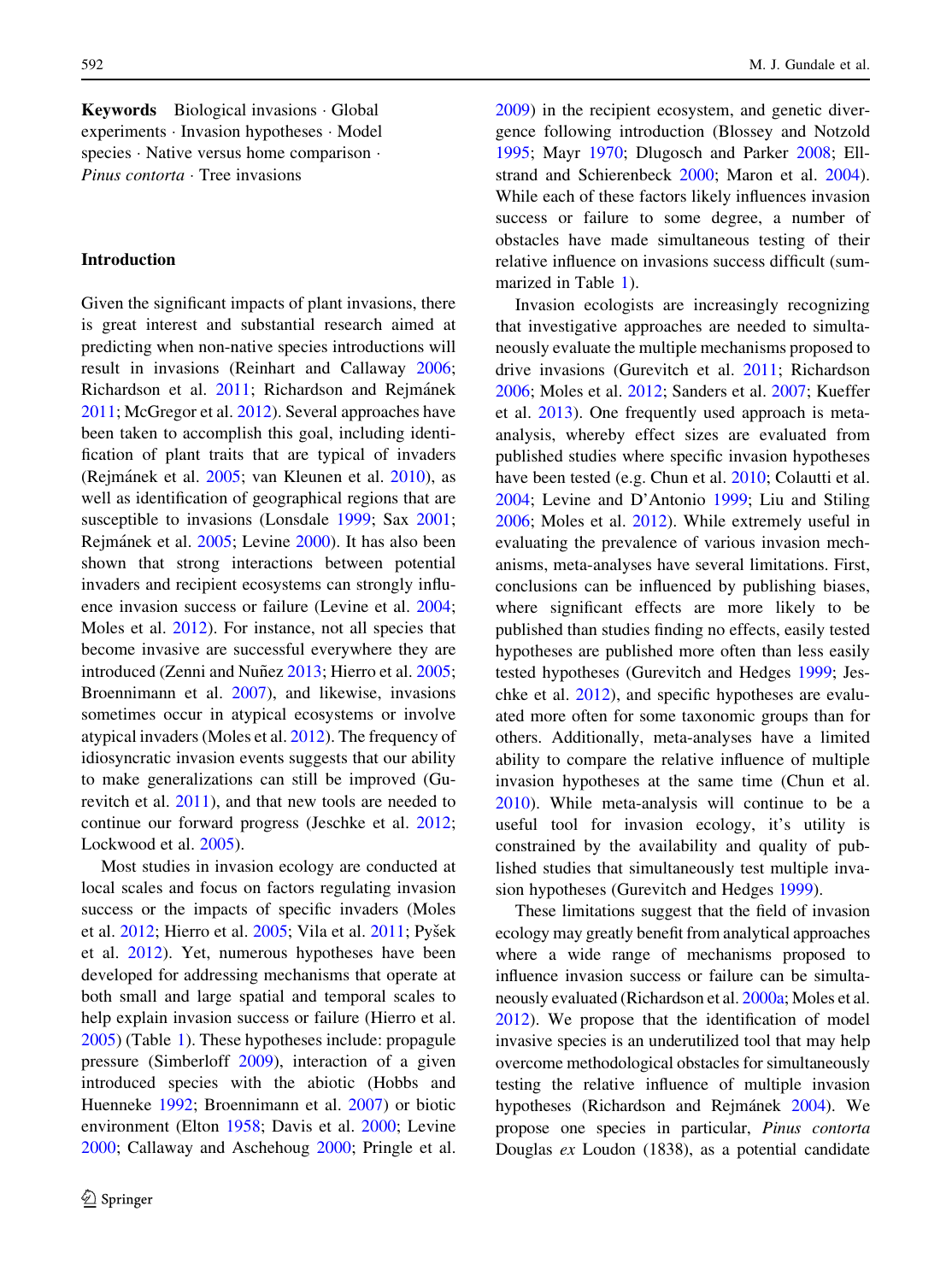<span id="page-2-0"></span>

| Lawic 1                    |                                                                                        |                                                                                                                                               | ermore that the control of the control of the control of the control of the control of the control of the control of the control of the control of the control of the control of the control of the control of the control of                                                                                                                                                                                                                                                                                                                                     |                                                                                                                                                                                                                                                                                                                                                                                                              |
|----------------------------|----------------------------------------------------------------------------------------|-----------------------------------------------------------------------------------------------------------------------------------------------|-------------------------------------------------------------------------------------------------------------------------------------------------------------------------------------------------------------------------------------------------------------------------------------------------------------------------------------------------------------------------------------------------------------------------------------------------------------------------------------------------------------------------------------------------------------------|--------------------------------------------------------------------------------------------------------------------------------------------------------------------------------------------------------------------------------------------------------------------------------------------------------------------------------------------------------------------------------------------------------------|
| Hypothesis                 | References                                                                             | Description                                                                                                                                   | Obstacle                                                                                                                                                                                                                                                                                                                                                                                                                                                                                                                                                          | P. contorta attribute                                                                                                                                                                                                                                                                                                                                                                                        |
| Introduction intensity     |                                                                                        |                                                                                                                                               |                                                                                                                                                                                                                                                                                                                                                                                                                                                                                                                                                                   |                                                                                                                                                                                                                                                                                                                                                                                                              |
| Propagule<br>pressure      | Lonsdale (1999),<br>Williamson<br>Simberloff<br>(1996),<br>(2009)                      | The diversity and abundance of<br>and abundance of non-native<br>controlled by the diversity<br>invaders in a region is<br>species introduced | Extremely difficult to measure propagule arrival,<br>measurements such as social, economic, or<br>and thus evaluation requires proxy<br>land-use metrics                                                                                                                                                                                                                                                                                                                                                                                                          | Introduction intensity and propagule production is<br>easily quantified                                                                                                                                                                                                                                                                                                                                      |
| Abiotic interactions       |                                                                                        |                                                                                                                                               |                                                                                                                                                                                                                                                                                                                                                                                                                                                                                                                                                                   |                                                                                                                                                                                                                                                                                                                                                                                                              |
| Disturbance                | (1992), Moles<br>et al. $(2012)$ ,<br>Hierro et al.<br>Huenneke<br>Hobbs and<br>(2006) | ecosystems controls invader<br>Differences in the intensity,<br>frequency, or type of<br>disturbance across<br>success or failure             | Changes in disturbance regimes likely co-vary<br>nutrient enrichment and propagule pressure<br>with other anthropogenic factors, such as                                                                                                                                                                                                                                                                                                                                                                                                                          | Plantations have been intentionally introduced into a<br>wide range of environments with variable<br>disturbance regimes                                                                                                                                                                                                                                                                                     |
| matching<br>Climate        | et al. (2007)<br>Broennimann                                                           | distribution can be used to<br>predict introduced range<br>Native range climate<br>distribution                                               | Difficult to know whether an introduced species<br>has fully expanded into its potential range size,<br>complicating native and introduced range<br>comparisons                                                                                                                                                                                                                                                                                                                                                                                                   | Plantations have been established in a wide range of<br>regions, allowing for invasion success and abiotic<br>climate and edaphic conditions within and across<br>environment relationship to be easily evaluated                                                                                                                                                                                            |
| <b>Biotic</b> interactions |                                                                                        |                                                                                                                                               |                                                                                                                                                                                                                                                                                                                                                                                                                                                                                                                                                                   |                                                                                                                                                                                                                                                                                                                                                                                                              |
| release<br>Enemy           | Crawley (2002)<br>Elton (1958),<br>Keane and                                           | introduced ranges enhances<br>herbivores or pathogens in<br>pressure from<br>Reduced<br>vigor                                                 | difficult to hold all other factors (i.e. propagule<br>difficult to reveal the relative importance of the<br>species are predicted to perform differently in<br>is logistically difficult. Even when native and<br>comparisons for successful evaluation, which<br>their native range and introduced range, thus<br>introduced range comparisons are done, it is<br>constant during the comparisons, making it<br>For many of the hypotheses in this category,<br>pressure, abiotic, and genetic differences)<br>requiring native versus home-range<br>hypotheses | Plantations have been established in a wide range of<br>abiotic properties, and genetic characteristics are<br>ecosystems. The fact that introduction intensity,<br>usually documented for individual introduction<br>events, allows for the possibility to hold these<br>factors constant through either experimental<br>biotic community types within and across<br>design or using statistical approaches |
| Co-invasion                | Pringle et al.<br>Dickie et al.<br>Nunez et al.<br>$(2009)$ ,<br>$(2009)$ ,<br>(2010)  | be established in introduced<br>interactions cannot<br>limited if key<br>Invasions<br>positive<br>ranges                                      |                                                                                                                                                                                                                                                                                                                                                                                                                                                                                                                                                                   |                                                                                                                                                                                                                                                                                                                                                                                                              |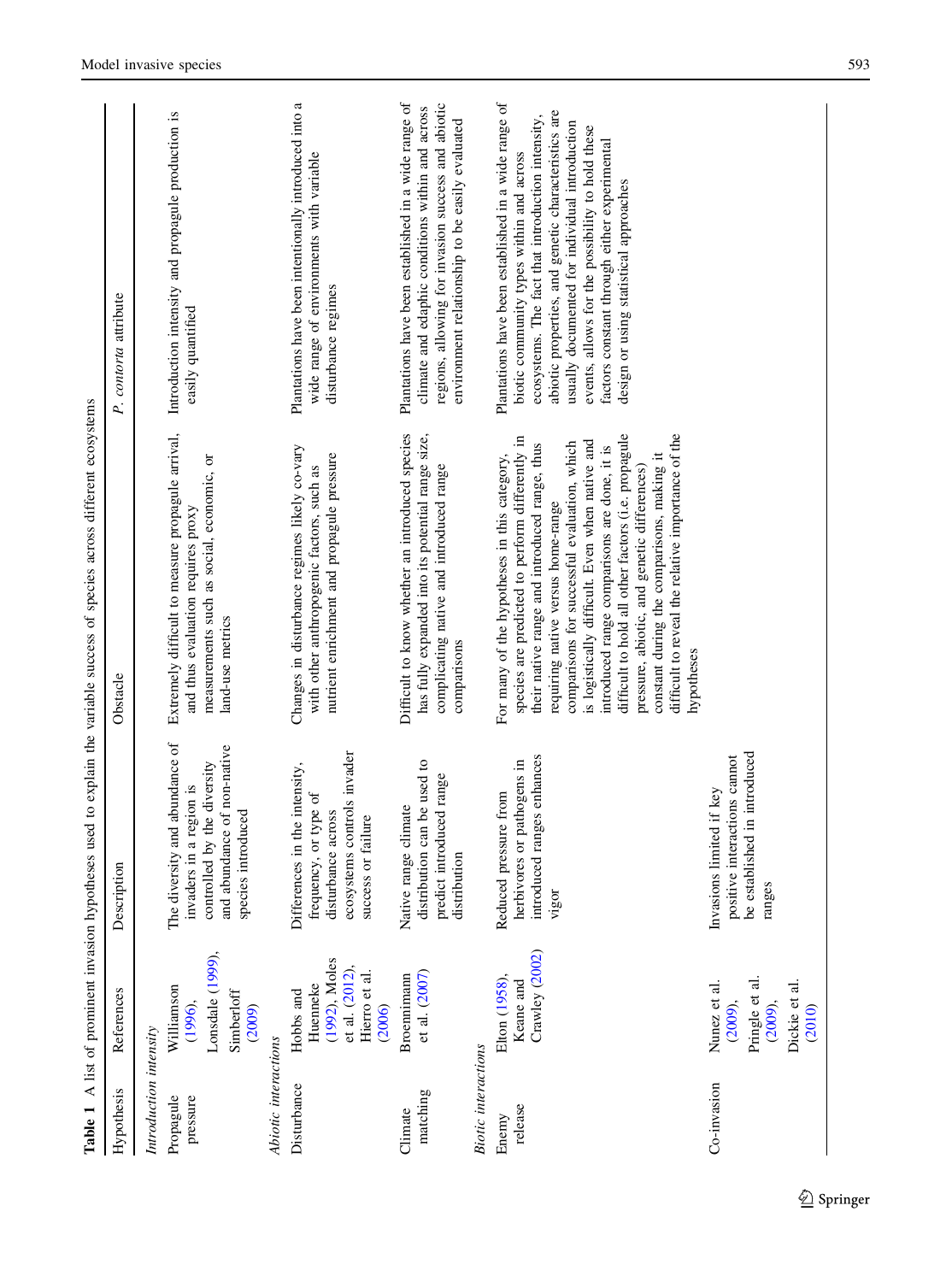| Table 1 continued          |                                                                                             |                                                                                                                                                                                                     |                                                                                                                                                                                                                                                                                                                                                                                                                                                                                                                                             |                                                                                                                                                                                                                                                                                                                                                                                                                                                                                         | 594                  |
|----------------------------|---------------------------------------------------------------------------------------------|-----------------------------------------------------------------------------------------------------------------------------------------------------------------------------------------------------|---------------------------------------------------------------------------------------------------------------------------------------------------------------------------------------------------------------------------------------------------------------------------------------------------------------------------------------------------------------------------------------------------------------------------------------------------------------------------------------------------------------------------------------------|-----------------------------------------------------------------------------------------------------------------------------------------------------------------------------------------------------------------------------------------------------------------------------------------------------------------------------------------------------------------------------------------------------------------------------------------------------------------------------------------|----------------------|
| Hypothesis                 | References                                                                                  | Description                                                                                                                                                                                         | Obstacle                                                                                                                                                                                                                                                                                                                                                                                                                                                                                                                                    | P. contorta attribute                                                                                                                                                                                                                                                                                                                                                                                                                                                                   |                      |
| Empty niche                | Elton (1958),<br>MacArthur<br>(1970)                                                        | they utilize resources unused<br>Invaders more successful if<br>by the native community                                                                                                             |                                                                                                                                                                                                                                                                                                                                                                                                                                                                                                                                             |                                                                                                                                                                                                                                                                                                                                                                                                                                                                                         |                      |
| invasibility<br>Diversity- | Stohlgren et al.<br>(1999, 2003)<br>Levine (2000),<br>Elton (1958),<br>MacArthur<br>(1970), | Higher native species diversity<br>whereby fewer resources are<br>available for newly arriving<br>results in niche saturation,<br>species                                                           |                                                                                                                                                                                                                                                                                                                                                                                                                                                                                                                                             |                                                                                                                                                                                                                                                                                                                                                                                                                                                                                         |                      |
| Fluctuating<br>resources   | Davis et al.<br>(2000)                                                                      | intensity between native and<br>community resource capture<br>and resource inputs creates<br>The balance between native<br>variability of competition<br>spatial and temporal<br>introduced species |                                                                                                                                                                                                                                                                                                                                                                                                                                                                                                                                             |                                                                                                                                                                                                                                                                                                                                                                                                                                                                                         |                      |
| weapons<br>Novel           | Callaway and<br>Aschehoug<br>(2000)                                                         | species because they have not<br>susceptibility to allelopathic<br>interactions of non-native<br>Native communities are<br>co-evolved                                                               |                                                                                                                                                                                                                                                                                                                                                                                                                                                                                                                                             |                                                                                                                                                                                                                                                                                                                                                                                                                                                                                         |                      |
| Intraspecific-genetic      |                                                                                             |                                                                                                                                                                                                     |                                                                                                                                                                                                                                                                                                                                                                                                                                                                                                                                             |                                                                                                                                                                                                                                                                                                                                                                                                                                                                                         |                      |
| effects<br>Founder         | Parker (2008)<br>Dlugosch and<br>Mayr (1970),                                               | phenotype to differ between a<br>species native and introduced<br>Introduced population started<br>by anomalous individuals,<br>causing the average<br>ranges                                       | environments, where biotic and abiotic factors<br>populations with invasive populations for most<br>comparisons is the high degree of uncertainty<br>done through direct comparison of native and<br>Evaluation of these genetic hypotheses is often<br>home range populations in common garden<br>diversity that can be found in some species<br>invaders, given the high degree of genetic<br>impediment to successfully making these<br>that exists in accurately pairing source<br>are held constant. However, a major<br>native ranges | introduced have established provenance field trials<br>genetic by environment interactions in controlling<br>genetic variability constant while evaluating other<br>invasion. They also allow the possibility to hold<br>opportunity to evaluate the role of genetics, and<br>perform best across a range of sites within each<br>to determine which native range populations<br>introduced region. These trials provide the<br>Many countries where P. contorta has been<br>hypotheses |                      |
| Enhanced                   | hybridization                                                                               | Ellstrand and Schierenbeck<br>Moles et al. (2012)<br>$(2000)$ ,                                                                                                                                     | relative to the native range results in enhanced<br>Greater genetic mixing in the introduced range<br>vigor                                                                                                                                                                                                                                                                                                                                                                                                                                 |                                                                                                                                                                                                                                                                                                                                                                                                                                                                                         | M. J. Gundale et al. |

 $\underline{\textcircled{\tiny 2}}$  Springer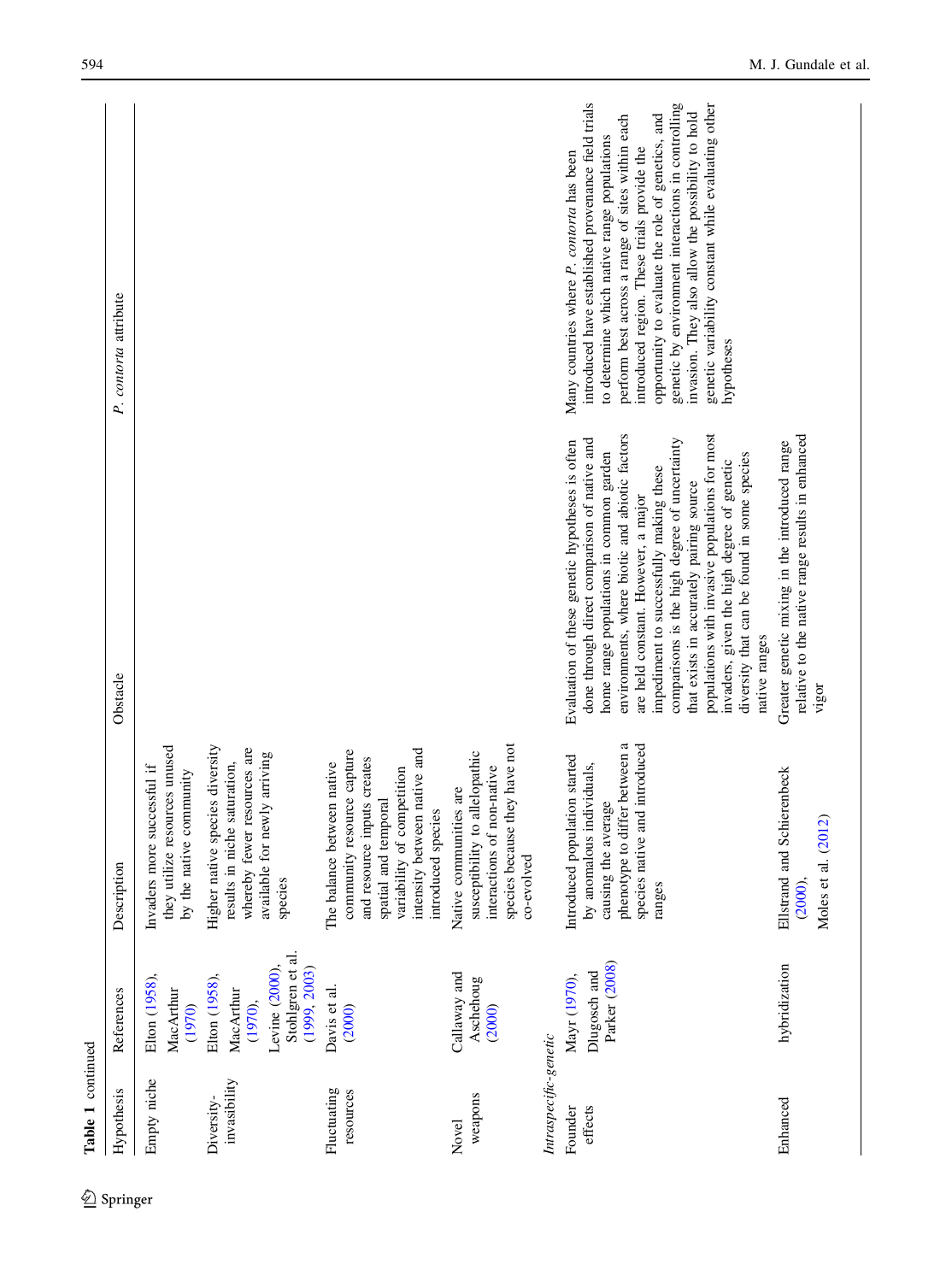Evolution of increased competitive

ncreased

Evolution of Hypothesis

competitive

Blossey and Notzold ([1995](#page-12-0))

Blossey and References

Notzold (1995)

In the absence of enemies in introduced ranges, a negative selection for defense traits,

introduced ranges, a negative In the absence of enemies in

selection for defense traits,

Hypothesis References Description Description Obstacle Obstacle P. contorta attribute

**Description** 

Obstacle

contorta attribute

 $\mathbf{r}$ 

|  | and positive selection of<br>ability | and reproductive<br>growth<br>(EICA) | traits leads to a inherently | nore invasive individuals | The hypotheses are grouped into four categories, those that focus on introduction intensity, interaction with abiotic factors, interactions with the resident biotic community, or | variability in the genotypic characteristics of the introduced species itself. For each hypothesis we list key references and describe its basic tenet. We also list major obstacles for | testing individual hypotheses or categories, and a key attribute of P. contorta that helps each obstacle to be overcome |
|--|--------------------------------------|--------------------------------------|------------------------------|---------------------------|------------------------------------------------------------------------------------------------------------------------------------------------------------------------------------|------------------------------------------------------------------------------------------------------------------------------------------------------------------------------------------|-------------------------------------------------------------------------------------------------------------------------|
|--|--------------------------------------|--------------------------------------|------------------------------|---------------------------|------------------------------------------------------------------------------------------------------------------------------------------------------------------------------------|------------------------------------------------------------------------------------------------------------------------------------------------------------------------------------------|-------------------------------------------------------------------------------------------------------------------------|

model species, and identify a set of its attributes that should be considered when selecting additional model plant invaders (Richardson and Rejmánek [2004;](#page-15-0) Langdon et al. [2010](#page-14-0); Higgins and Richardson [1998\)](#page-13-0).

## The characteristics of an ideal model plant invader

Model species are intensively studied organisms used for the purpose of understanding poorly understood processes, with the ultimate goal of expanding the knowledge of those processes to other organisms. While no single species can be used to reveal the complexity of all other organisms, model species have been instrumental to further numerous fields in biology, including genetics and evolution (e.g. Drosophila, Arabidopsis, or Populus), development (e.g. C. elegans) and medicine (e.g. E. coli), because they have allowed for unambiguous testing of certain types of hypotheses for the first time (Taylor [2002\)](#page-15-0). In each case, intensive research focus on the model organism has contributed to generalized knowledge that has facilitated research on other organisms in the particular field of science.

Model taxonomic and functional groups have already been proposed and successfully used in invasion ecology (Richardson et al. [2004](#page-15-0); Richardson and Rejmánek [2004](#page-15-0); Richardson [2006;](#page-15-0) Simberloff et al. [2002](#page-15-0); Kueffer et al. [2013\)](#page-14-0). For instance, several specific tree genera have been used to evaluate which plant characteristics can predict invasiveness, includ-ing Pinus (McGregor et al. [2012;](#page-14-0) Rejmánek and Richardson [1996](#page-15-0)) and Acacia (Richardson et al. [2011](#page-15-0)). We propose here that the careful selection of individual model species is the next logical step to address multiple invasion hypotheses simultaneously, and thereby further our understanding of the complex range of factors that control plant invasions. For several reasons, trees are an excellent functional group to look for potential model species. First, introductions of many tree species have widely occurred throughout the globe for production forestry purposes, creating the possibility to simultaneously address multiple invasion hypotheses that operate at widely different spatial and temporal scales (Richardson and Rejmánek [2011\)](#page-15-0). Second, non-native invasive tree species are thought to have some of the largest community- and ecosystem-level impacts (Richardson [2006](#page-15-0); Richard-son and Rejmánek [2011](#page-15-0)), which is likely to generate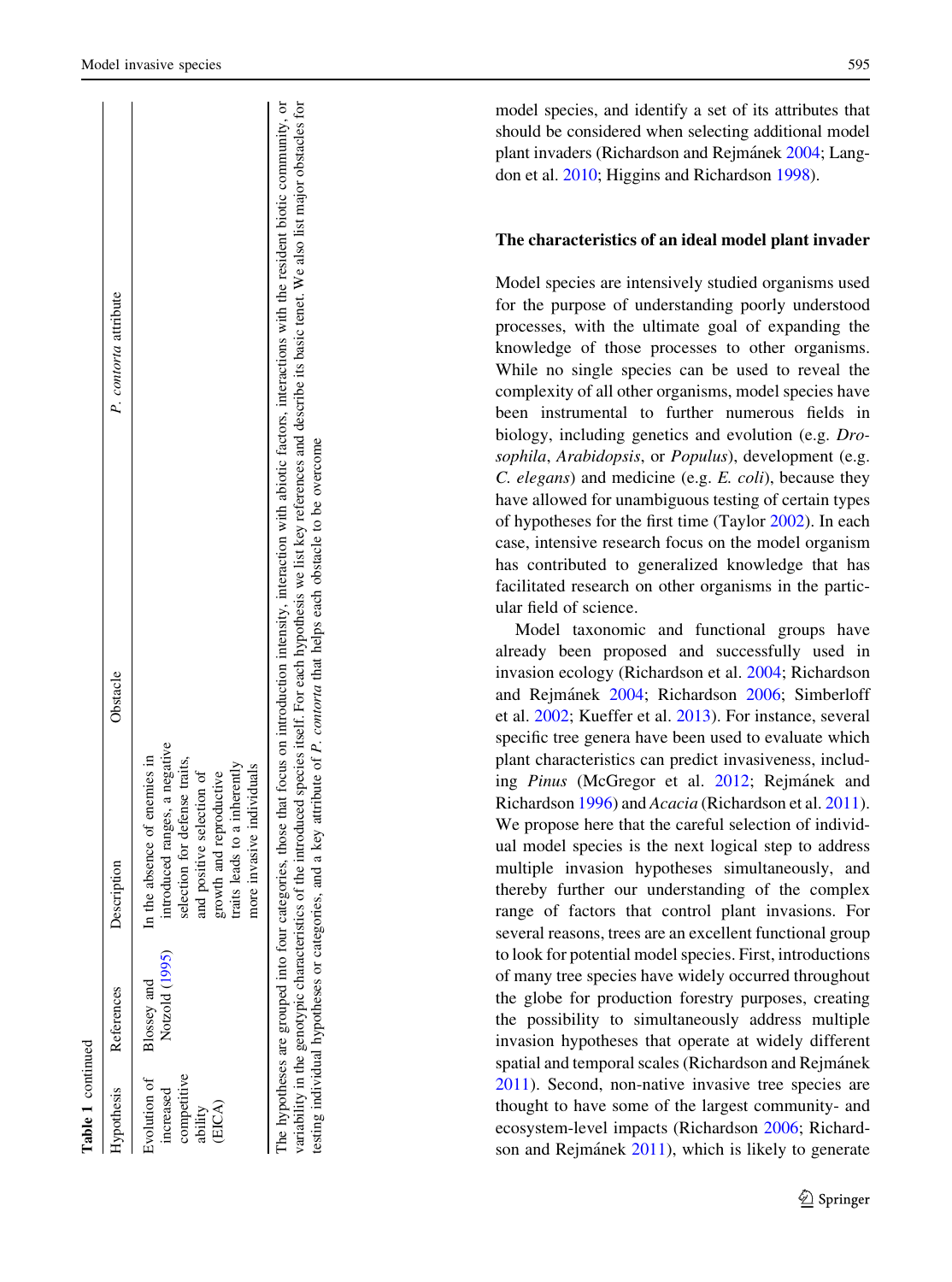<span id="page-5-0"></span>

|                                                                                                                                               | Canada <sup>a</sup><br>USA, | New Zealand                                       | Argentina                                   | Chile                                                                                                                                                                                                                                                                                                                                                                                                                                                                                                                                                    | Sweden                  | Finland                                         | UК                                                  | Ireland                                                    |
|-----------------------------------------------------------------------------------------------------------------------------------------------|-----------------------------|---------------------------------------------------|---------------------------------------------|----------------------------------------------------------------------------------------------------------------------------------------------------------------------------------------------------------------------------------------------------------------------------------------------------------------------------------------------------------------------------------------------------------------------------------------------------------------------------------------------------------------------------------------------------------|-------------------------|-------------------------------------------------|-----------------------------------------------------|------------------------------------------------------------|
| Described Alien<br>$\mathbf{Status}^\mathrm{b}$                                                                                               | Native                      | Invasive <sup>c,d,e</sup>                         | Naturalized <sup>d</sup><br>Invasive $f$    | Invasive $ggh$                                                                                                                                                                                                                                                                                                                                                                                                                                                                                                                                           | Invasive <sup>d,e</sup> | naturalization <sup>g</sup><br>$\overline{N}^i$ | Naturalized <sup>j</sup><br>Invasive <sup>c,d</sup> | Potentially Invasive <sup>k</sup><br>Invasive <sup>d</sup> |
| Invasive <sup>1</sup>                                                                                                                         |                             | $\mathbf{Yes}^{\text{c},\text{d,e}}$              | Yes <sup>f,n</sup>                          | $\mathbf{Yes}^\text{g,h}$                                                                                                                                                                                                                                                                                                                                                                                                                                                                                                                                | Unknown                 | $\rm \bar{N}^i$                                 | Yes                                                 | Yese                                                       |
| Temperature<br>င္                                                                                                                             |                             |                                                   |                                             |                                                                                                                                                                                                                                                                                                                                                                                                                                                                                                                                                          |                         |                                                 |                                                     |                                                            |
| Max. monthly<br>mean                                                                                                                          | $27$ to $38^{\rm m}$        | 23                                                | 21.7                                        | 18.4                                                                                                                                                                                                                                                                                                                                                                                                                                                                                                                                                     | 21.0                    | 21.4                                            | 19.9                                                |                                                            |
| Min. monthly<br>mean                                                                                                                          | $-57$ to $7^{\rm m}$        | 3.8                                               | $-2.2$                                      | $-1.6$                                                                                                                                                                                                                                                                                                                                                                                                                                                                                                                                                   | $-14.0$                 | $-13.2$                                         | 0.3                                                 |                                                            |
| precipitation<br>Annual                                                                                                                       | 250 to 500 <sup>m</sup>     | 876                                               | 597                                         | 909                                                                                                                                                                                                                                                                                                                                                                                                                                                                                                                                                      | 569                     | 606                                             | 660                                                 |                                                            |
| Introduction<br>Earliest<br>(year)                                                                                                            |                             | 1802                                              | 1960                                        | 1970s                                                                                                                                                                                                                                                                                                                                                                                                                                                                                                                                                    | 1920s                   | 1920s                                           | 1851                                                | 1918                                                       |
| Aerial extent<br>(ha)                                                                                                                         | 26,000,000 <sup>a</sup>     | Unknown                                           | $6,000 \ \mathrm{ha}^n$                     | 6,545                                                                                                                                                                                                                                                                                                                                                                                                                                                                                                                                                    | 565,000                 | 10,000                                          | 106,000                                             | 63,120 ha                                                  |
| Purpose of<br>planting                                                                                                                        |                             | ళ<br>Commercial<br>Erosion                        | Commercial                                  | Commercial & Erosion                                                                                                                                                                                                                                                                                                                                                                                                                                                                                                                                     | Commercial              | Commercial                                      | Commercial                                          | Commercial                                                 |
| distance (km)<br>Published<br>spread                                                                                                          |                             | $8^{\circ}$                                       | $3^{\rm f}$                                 | 3º                                                                                                                                                                                                                                                                                                                                                                                                                                                                                                                                                       | 0.3 <sup>d</sup>        |                                                 | Unknown                                             | Unknown                                                    |
| Invaded area<br>(ha)                                                                                                                          |                             | 473,200°                                          | Unknown                                     | $500^{\rm p}$                                                                                                                                                                                                                                                                                                                                                                                                                                                                                                                                            |                         |                                                 |                                                     |                                                            |
| naturalized<br>Invaded or<br>habitats                                                                                                         |                             | open/disturbed<br>Grasslands and<br>areas         | Patagonian steppe<br>and disturbed<br>areas | grasslands, and open/<br>Patagonian steppe,<br>disturbed area                                                                                                                                                                                                                                                                                                                                                                                                                                                                                            | Disturbed<br>areas      | $\mathbf{I}$                                    | Disturbed<br>areas                                  | plantations; dry<br>and wet bogs<br>Adjacent to            |
| management<br>and control<br>Active                                                                                                           |                             | Yes                                               | Yes                                         | $\overline{R}$                                                                                                                                                                                                                                                                                                                                                                                                                                                                                                                                           | $\overline{\mathsf{X}}$ | $\mathsf{S}^{\mathsf{O}}$                       | $\tilde{z}$                                         | $\overline{\mathsf{z}}$                                    |
| these countries                                                                                                                               |                             |                                                   |                                             | Introductions have also occurred in Russia, Norway, South Africa and Australia, but are not included in the table because of limited published information on introductions in                                                                                                                                                                                                                                                                                                                                                                           |                         |                                                 |                                                     |                                                            |
| <sup>a</sup> Lotan and Critchfield 1990, <sup>b</sup> as described in<br>et al. 2008, <sup>h</sup> Langdon et al. 2010, <sup>i</sup> Lähde et |                             | Nick Ledgard, P Unpublished data, Aníbal Pauchard |                                             | published literature, °Ledgard 2001, <sup>d</sup> Haysom and Murphy 2003, °Richardson and Rejmánek 2004, <sup>f</sup> Sarasola et al. 2006, <sup>g</sup> Pena<br>al. 1984, <sup>3</sup> McGregor et al. 2012, <sup>k</sup> National Biodiversity Data Centre 2010, <sup>1</sup> Spreading at a rate greater than 100 m in less than<br>50 years (Richardson et al. 2000a, b), <sup>m</sup> data considering the four varieties in their native ranges, <sup>n</sup> Personal communication with Mauro Sarasola, <sup>o</sup> Personal communication with |                         |                                                 |                                                     |                                                            |

Á ے ہے<br>م  $A$   $CH(16)$ ÷  $\ddot{\cdot}$ Ę Ė  $\mathbf{r}$  $\tilde{\mathcal{L}}$  $\frac{1}{2}$ J.  $\cdot$ å

<sup>2</sup> Springer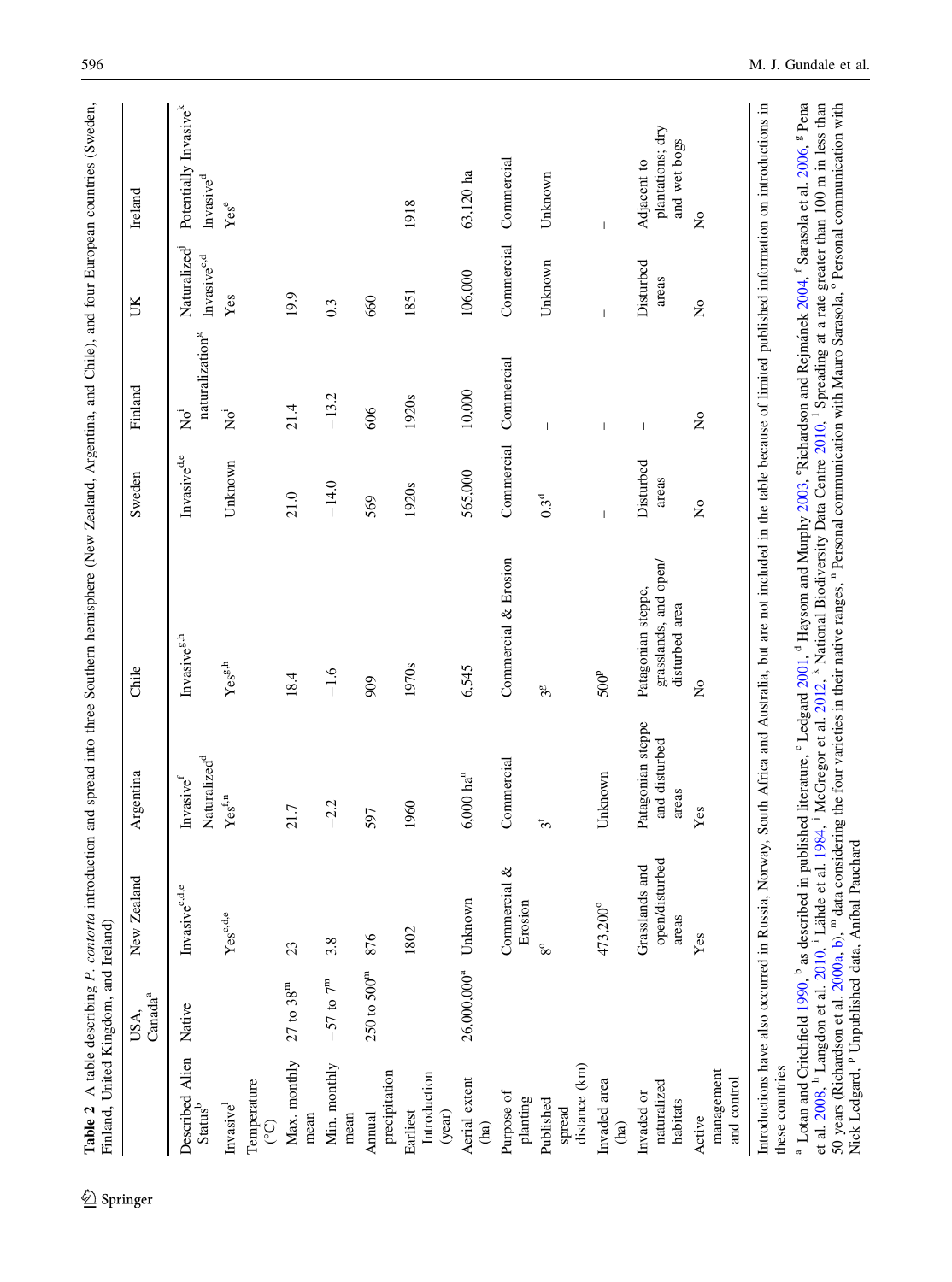substantial research and management funding support across multiple regions. While focusing on a single candidate species, P. contorta, we explore a variety of attributes that we propose constitute an ideal model.

#### Pinus contorta as a candidate model study system

Pinus contorta is native to Northwestern North American, including the United States and Canada. Within this region, it grows under a wide variety of climatic conditions (Lotan and Critchfield [1990](#page-14-0); Ledgard [2001](#page-14-0)), including coastal and continental environments, from coastal to subalpine zones, from approximately  $40-65^{\circ}$ N latitude. In many portions of its native range it is predictably subjected to stand replacing wildfire, where it is adapted to quickly reestablish itself as the dominant tree species. Several traits that allow it to achieve exceptionally high densities after wildfire or other disturbance types in its native range include its prolific production of small seeds, a variety of seed dormancy mechanisms, and rapid seedling growth rates and young age of reproductive maturity (Grotkopp et al. [2002](#page-13-0); Lotan and Critchfield [1990](#page-14-0); Despain [2001](#page-13-0)).

Given its high growth rate and its commercial value, P. contorta has been widely introduced around the world during the past two centuries (Table [2](#page-5-0)). These introductions have occurred in many European countries (Ireland, the United Kingdom, Norway, Sweden, Finland, and Russia) where many native species of the *Pinaceae* are present, and has also been introduced to many Southern Hemisphere countries where no native species of the *Pinaceae* exist (Chile, Argentina, New Zealand, Australia, and South Africa). Across these regions, it has been described as a naturalized or invasive species in almost every country where it has been introduced for more than 25 years (Richardson and Higgins [1998;](#page-15-0) Haysom and Murphy [2003;](#page-13-0) Ledgard [2001](#page-14-0); Despain [2001;](#page-13-0) Richardson [2006](#page-15-0); Richardson et al. [1994](#page-15-0); Langdon et al. [2010;](#page-14-0) Sarasola et al. [2006;](#page-15-0) Pena et al. [2008](#page-14-0); National Biodiversity Data Centre. Pinus contorta. National Invasive Species Database [2010](#page-14-0)). However, invasiveness according to the definition of Richardson et al. ([2000b;](#page-15-0) 100 m in less than 50 years) has only occurred in the southern hemisphere (e.g. New Zealand, Argentina, and Chile) (Langdon et al. [2010](#page-14-0); Richardson and Rejmánek [2004](#page-15-0); Ledgard [2001;](#page-14-0) Rejmánek and Richardson [2013](#page-15-0)), whereas in European countries its naturalization and invasion have occurred at much slower rates (Lähde et al. [1984](#page-14-0); Haysom and Murphy [2003\)](#page-13-0). We propose that the following attributes make P. contorta an excellent candidate for a model species to test the relative importance of multiple mechanisms proposed to influence plant invasion:

(1) A model plant species should exhibit traits typically associated with invasiveness. Rejmánek and Richardson's [\(1996](#page-15-0)) analysis of key invasion traits showed that of 24 globally introduced Pinus species (consisting of 12 known invasive and non-invasive species), that *P. contorta's* Z-score ranking (derived from mean juvenile period, seed mass, and mean interval between large seed crops) was the highest among the group of invasive pine species. These traits assure that P. contorta has a great potential to become an invader following introduction (Richardson [2006](#page-15-0); Rejmánek and Richardson [1996\)](#page-15-0), and more-so than other pines has fecundity traits similar to many nonwoody invaders.

(2) A model plant species should also be introduced into a wide range of environments throughout the world, and show varying degrees of invasiveness across these environments. As described above, controlled and documented introductions of P. contorta have been carried out in many regions of the world simultaneously during the past century (Richardson and Rejmánek [2004](#page-15-0)), where invasion success greatly differs (Richardson and Rejmánek [2004;](#page-15-0) Langdon et al. [2010](#page-14-0); Lähde et al. [1984\)](#page-14-0) (Fig. [1](#page-7-0); Table [2\)](#page-5-0).

(3) A model plant species should also have detectable impacts on ecosystems it invades, so that the various components of invasion impact (i.e., distribution, abundance and ecological effects, sensu Parker et al. [1999](#page-14-0)) can be revealed. Pinus contorta is a non-trivial invader, meaning it has substantial impacts in some of the regions it invades. Pinus contorta has been shown to compete with endangered native species (e.g. Araucaria araucana) and reduce the diversity and abundance of native plants (Urrutia [2012;](#page-15-0) Nilsson et al. [2008\)](#page-14-0). The species may also increase fuel loads, generating a more fire-prone environment (Simberloff et al. [2010](#page-15-0); Despain [2001](#page-13-0)). In New Zealand and Chile, P. contorta was initially planted for erosion control in mountainous lands, but has subsequently had transformative effects in these landscapes (Wardle [1985\)](#page-16-0). It commonly invades native tussock grasslands, thus transforming these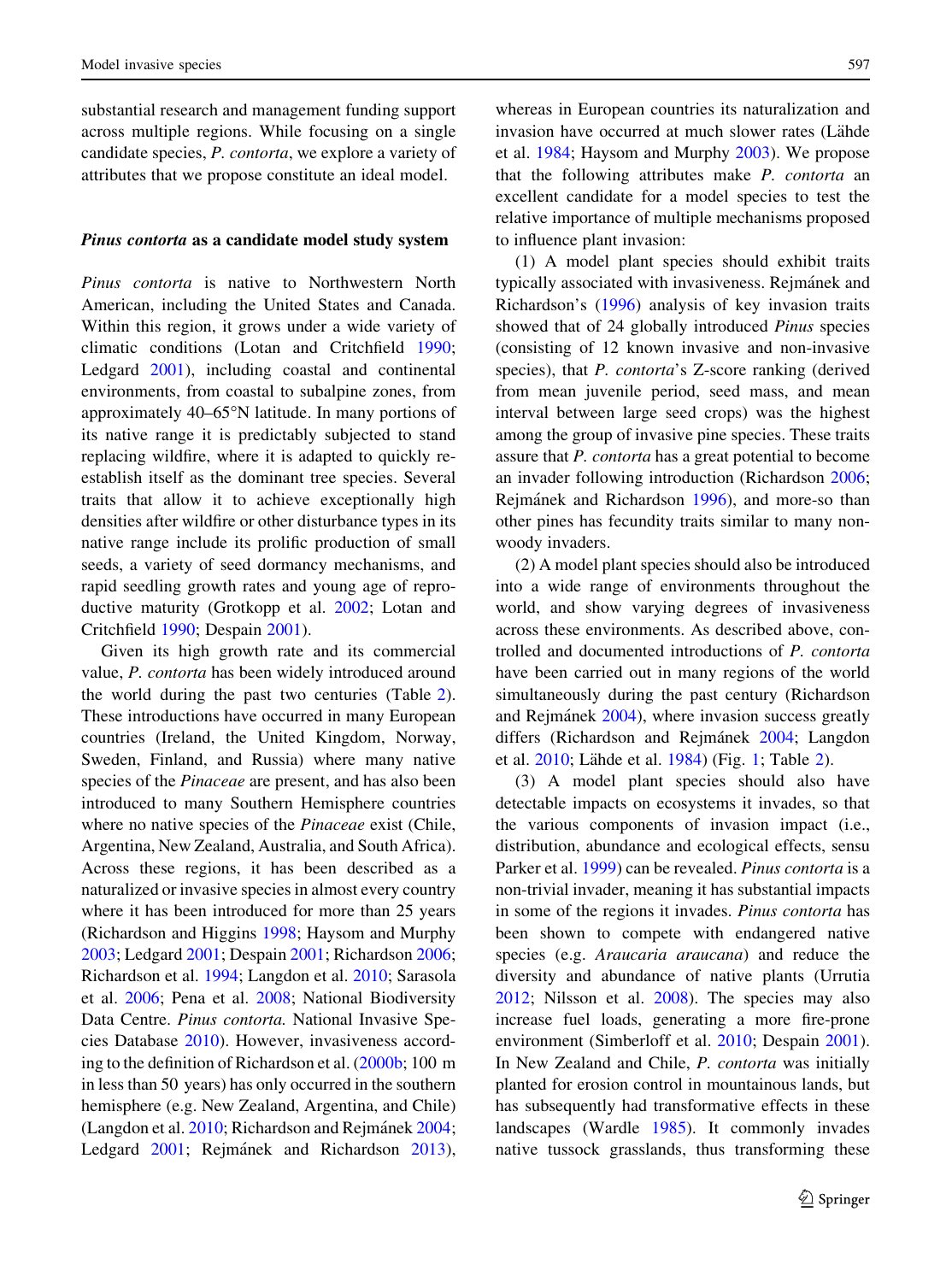<span id="page-7-0"></span>

Fig. 1 *Pinus contorta* in its native (a–c) and introduced ranges in the Southern Hemisphere (d–f) and Europe (g–i). Native range photos depict three distinct Pinus contorta subspecies, including subspecies murrayana on the east slope of the Cascade Mountains, Oregon (a), subspecies contorta near Pacific coast, Oregon (b), and subspecies *latifolia* in northern British Columbia (c). Southern hemisphere photos show active

from grassland or open shrublands to forest systems (Dickie et al. [2010](#page-13-0); Ledgard [2001](#page-14-0)), and diminishes soil C (Dickie et al. [2010](#page-13-0)). These examples demonstrate that in ecosystems where *P. contorta* does become a serious invader, it causes a rapid shift in vegetation structure and function, alters availability of soil nutrients (e.g. phosphorous), decreases water inputs into watershed catchments, and causes reductions in indigenous biodiversity (Davis and Lang [1991;](#page-13-0) Mark and Dickinson [2008\)](#page-14-0).

(4) A model plant species should be easy to compare within and across a wide variety of introduced ranges. Because P. contorta has been introduced throughout temperate and boreal ecosystems throughout the world for the purpose of production forestry or erosion control, key background data is usually available about the introduction event, including the precise time and location where the

P. contorta invasions in New Zealand (d), Argentina (e), and Chile (f). European photos show Pinus contorta plantations in southern Finland (g), Northern Sweden (h), and northwest Scotland (i). Photos **a–c**, **g**, **h**, and **i** were taken by M. Gundale; photo d was taken by D. Peltzer; Photo e was taken by M. Nunez; and photo f was taken by A. Pauchard

introduction event occurred (Elfving et al. [2001](#page-13-0); Miller and Ecroyd [1987;](#page-14-0) Ledgard and Baker [1988](#page-14-0)). Initially, most introductions of this species were done by government agencies or forest companies which often created detailed records of plantation density and source populations (i.e. provenance). Because pine trees are large and very conspicuous, this basic knowledge of introduction allows for easy quantification of two important steps in the invasion process, growth rates of individual plants and spread rates from plantations, which can be easily compared across multiple sites within and across ecosystems (Richardson et al. [2004](#page-15-0); Richardson [2006](#page-15-0)). An additional property of P. contorta that facilitates simple comparisons across sites is that it is usually established in discreet plantations, where planted area and tree density within that area are known or easily quantified (Visser et al. [2014\)](#page-15-0), allowing propagule pressure to be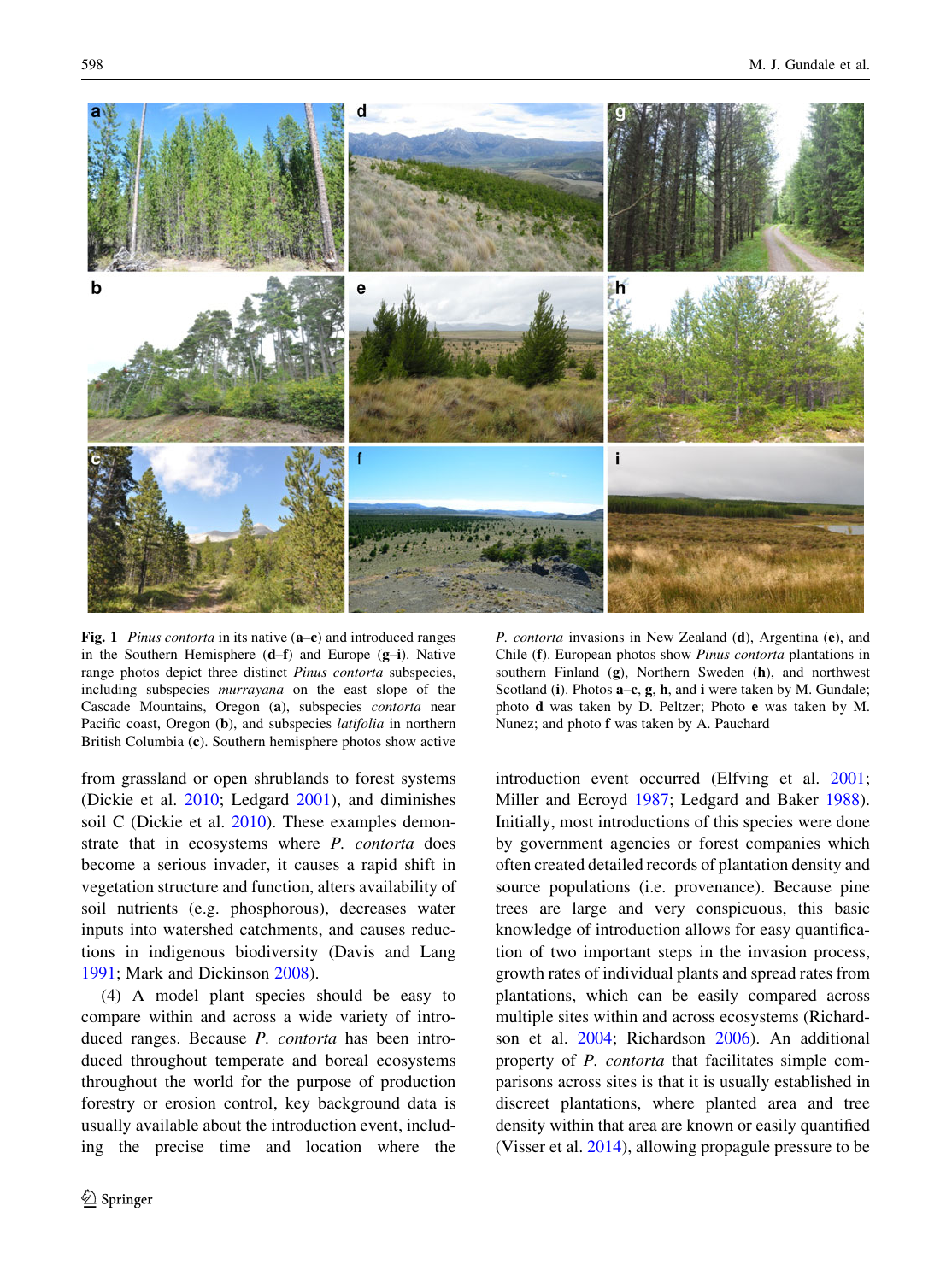easily estimated. In addition, the seed morphology is very similar to other Pinus species from which detailed seed dispersal models have been developed (Caplat et al. [2012](#page-13-0)). These attributes greatly simplify studies evaluating the role of propagule pressure on local scale invasion patterns, as well as provide the opportunity to hold propagule pressure constant through statistical techniques or through study design while evaluating other invasion hypotheses.

(5) A model plant species should also allow accurate comparisons between a species' native and introduced ranges. In most portions of its native range, P. contorta grows in dense mono-cultures. Because it is also planted in mono-cultures in its introduced ranges and the invasions are usually very dense and mono-specific (Fig. [1](#page-7-0)), this allows for straightforward comparisons of its growth rates in native and introduced ranges, which is critical for testing several specific invasion hypotheses (Hierro et al. [2005\)](#page-13-0) (Table [1](#page-2-0)).

(6) A model plant species should allow for evaluation of different stages of the invasion process (i.e. transport, introduction, establishment and spread) (Blackburn et al. [2011\)](#page-12-0) to be compared across a range of sites with variable abiotic conditions both within and between each region of introduction. Within each country of introduction, discreet plantations of P. contorta have been established across sites with variable edaphic and climatic properties. In several countries, replicated field trials have been established for the purpose of assessing P. contorta performance against similar native forestry species or other introduced species across a range of edaphic properties (i.e. site fertility) or management practices. These studies can be used to explicitly evaluate the role of abiotic factors on growth and invasion success within and across regions.

(7) A model plant species should be introduced into a range of ecosystems with different levels of anthropogenic change, allowing for the effect of disturbance and environmental change to be evaluated. P. contorta has been introduced in temperate and boreal ecosystems with different histories of anthropogenic change, including disturbances such as grazing, logging, human-induced fires, and pollution (e.g. nitrogen or sulfur deposition). In many countries where introductions have occurred, detailed records of anthropogenic change factors exist (Phil-Karlsson et al. [2009](#page-14-0); Josefsson et al. [2010;](#page-13-0) Walker et al. [2004;](#page-16-0) Wilmshurst et al. [2008](#page-16-0); Gundale et al. [2011a\)](#page-13-0). Therefore, hypotheses about the role of human disturbances and other anthropogenic factors can be tested within and across regions.

(8) A model plant species should also be introduced into highly variable biotic communities in order to evaluate the role that biotic interactions may play in controlling invasion. As described earlier, P. contorta has been introduced into European ecosystems dominated by P. sylvestris, P. abies, or grasses, and southern hemisphere herbaceous or Nothofagus dominated ecosystems that contain no native species of the Pinaceae (Elfving et al. [2001;](#page-13-0) Langdon et al. [2010](#page-14-0)). These contrasting regions serve as an opportunity to evaluate the influence that phylogenetic similarity of the introduced species with the native species pool may have in determining the strength, direction, and consequences of key biotic interactions and invasion governing mechanisms in introduced ranges.

(9) A model plant species should allow for precise pairing of native and introduced populations, so that genetic differences can be explicitly evaluated or held constant. Many intentional tree introductions are done with careful consideration of the genetic characteristics of the source population. Many plants have large native range distributions and exhibit substantial genetic variability across those ranges (Parchman et al. [2011](#page-14-0)). At course spatial scales, genetic differences within the native range populations allow species to be locally adapted to broad scale differences in climate and latitude. Like most intentional tree introductions, introduction of P. contorta into each recipient region was done through the selection of appropriate native range populations that were matched for the abiotic properties of the introduced range. Additionally, multiple provenances from a particular native range location were often introduced to each recipient country in common plantations to evaluate which provenances perform best in the introduced region (Fries et al. [1998;](#page-13-0) Elfving et al.  $2001$ ; Lähde et al. [1984;](#page-14-0) Ledgard  $2001$ ). Using these provenance trials in combination with genetic analysis would allow for straightforward comparisons across introduced regions to evaluate how genetic differences among introduced populations influence patterns of invasions (Zenni and Simberloff [2013](#page-16-0)).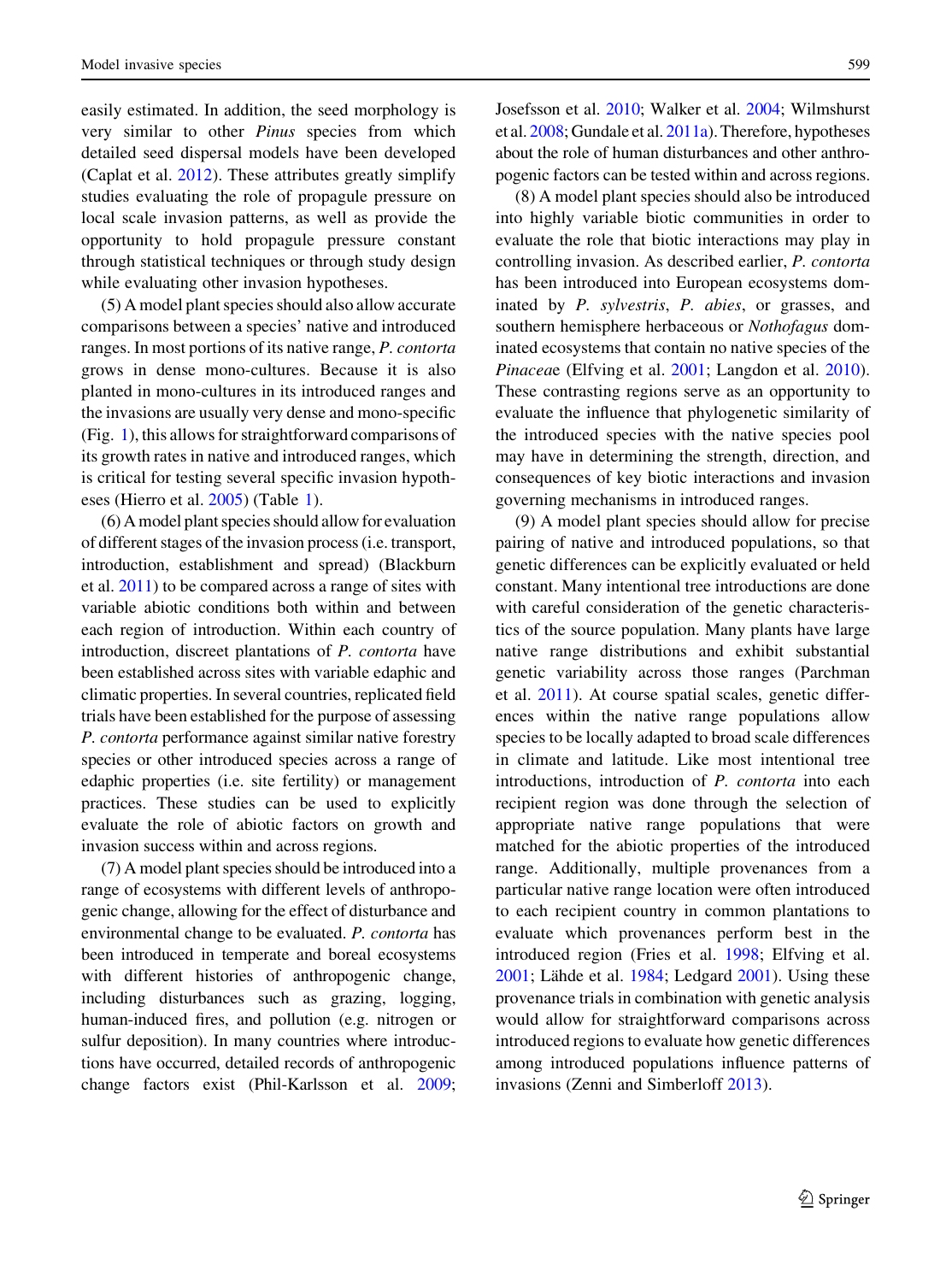#### The use of Pinus contorta for hypothesis testing

The extent to which invasion patterns are controlled by introduction intensity, abiotic or biotic factors in the receiving environment, or genetic variability of the invader, or the interaction of these factors, is a key question in invasion ecology which has direct implications for managing introduced species (Gurevitch et al. [2011;](#page-13-0) Moles et al. [2008;](#page-14-0) Theoharides and Dukes [2007\)](#page-15-0). While the relative contribution of these factors are difficult to evaluate for most invaders, the nine attributes described above highlight the utility of forestry species in general, and P. contorta specifically, to serve as models to investigate plant invasion hypotheses. Here we provide three examples of how this study system could be used to broaden our knowledge of multiple mechanisms proposed to influence invasion success.

# Antagonistic biotic interactions

Several hypotheses seeking to better understand species invasion patterns propose that differences in the presence or strength of biotic interactions can be an influential factor on invasion success or failure (Elton [1958;](#page-13-0) Davis et al. [2000](#page-13-0); Levine and D'Antonio [1999\)](#page-14-0) (Table [1](#page-2-0)). One of the most frequently cited explanations for successful invasions is the Enemy Release Hypothesis (ERH) (Elton [1958](#page-13-0); Keane and Crawley [2002\)](#page-13-0), which proposes that all plants are negatively affected to some degree by specialist herbivores or pathogens in their native ranges, and that escape from these negative interactions allows non-native species to achieve higher individual growth and reproductive rates and subsequently higher population and metapopulation growth rates relative to what they achieve in their native ranges, and relative to native species in their introduced range (Keane and Crawley [2002](#page-13-0); Mitchell and Power [2003\)](#page-14-0). Other invasion hypotheses have focused on the role of plant–plant competition as a regulator of invasion success (for thorough review see MacDougall et al. [2009\)](#page-14-0). Three such hypotheses, The Empty Niche Hypothesis (Elton [1958](#page-13-0)), the Diversity-Invasibility Hypothesis (Kennedy et al. [2002;](#page-13-0) Levine et al. [2004\)](#page-14-0), and the Fluctuating Resources Hypothesis (Davis et al. [2000\)](#page-13-0) each predict that competition intensity between a potential invader and native species is a key determinant of invader success.

While these hypotheses feature prominently in the invasion ecology literature, Hierro et al. [\(2005](#page-13-0)) noted that their successful evaluation requires explicit comparisons of the strength of these interactions in both a species native ("home") and introduced ("away") ranges. As home versus native range comparisons are now being done with increasing frequency (e.g. Callaway et al. [2011;](#page-13-0) Hinz et al. [2012](#page-13-0); McIntosh et al. [2012\)](#page-14-0), in many cases native and introduced populations are arbitrarily paired, allowing for the possibility that other key differences co-vary across the comparison. For instance, because several invasion hypotheses focus on the role that genetic divergence may have on invasion success or failure (Table [1](#page-2-0)), haphazard pairing of native and introduced populations may result in unintentional underlying comparisons of different genotypes. The global extent of P. contorta introductions we have described provides a key advantage for testing the relative importance of biotic interactions because key factors that underlie several of the other invasion hypotheses can be accounted for (e.g. genetics and introduction intensity).

Overcoming these major obstacles opens up a wide range of broad questions regarding the context in which antagonistic interactions may control invasion success or failure. For instance: Are species more likely to encounter negative biotic interactions when introduced into ecosystems where very similar native species exist, and what are the consequences of those interactions for invasion success? Pinus sylvestris is a closely related tree species (i.e. two needle pines) in Northern European Ecosystems that occupies a similar climate, soil, and regeneration niche, whereas in southern hemisphere locations no such similar species exist. The close functional and phylogenetic similarity of P. contorta with P. sylvestris may result in a greater resource use overlap, and therefore may result in more intense competition relative to Southern Hemisphere regions where no taxonomically similar species exist (Brodribb and Feild [2008](#page-12-0); Strauss et al. [2006](#page-15-0)). Additionally, P. contorta has a wide array of enemies in its native range, including a variety of foliar and root pathogens and parasites (Krebill [1973](#page-14-0)), and mammalian and insect herbivores (Lindsey [1973\)](#page-14-0). One particular insect enemy, the mountain pine beetle (Dendroctonus ponderosae), is currently causing extremely high levels of mortality in a large portion of its native range (Edburg et al. [2012](#page-13-0)). Many of the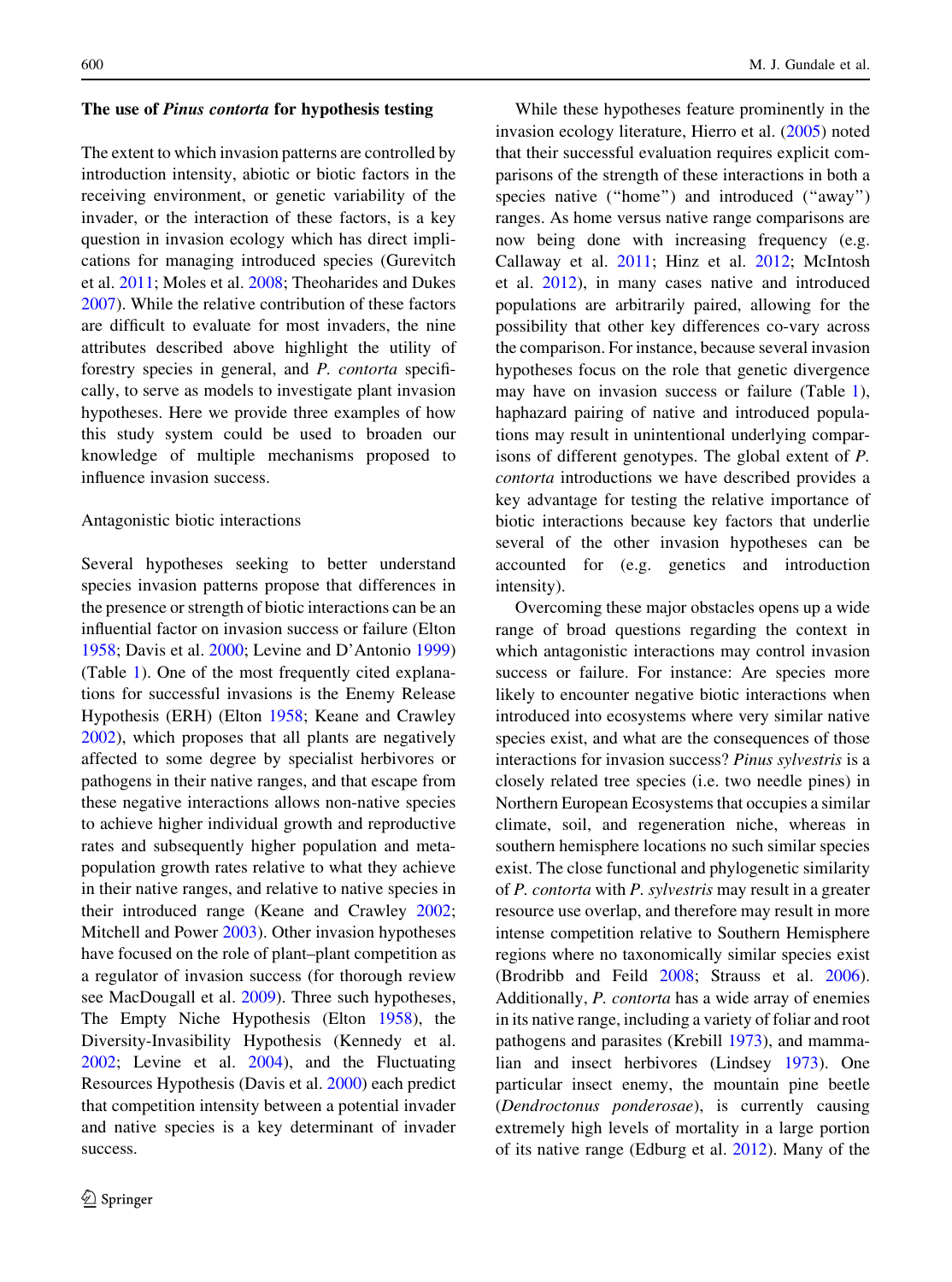<span id="page-10-0"></span>same or closely related enemy species have coevolved with P. sylvestris in Europe (e.g. Moose, Alces alces, or bark beetles, Dendroctronus; Bejer 1981), and therefore have the potential to negatively impact P. contorta following introduction in those regions (Lindelow and Bjorkman [2001](#page-14-0)). Pinus contorta may also have a greater likelihood of encountering novel enemies in European forests that can utilize either tree species as a host (Lindelow and Bjorkman [2001\)](#page-14-0). For instance, the European fungal pathogen Gremmeniella abietina has been shown in some locations to strongly impact P. contorta growth in Sweden, albeit to a lesser degree than its impact on P. sylvestris (Bernhold et al. [2009](#page-12-0)). These interactions with novel enemies may be less common in southern hemisphere locations, due to much more distant coevolutionary histories of the pathogens and herbivores in those regions. Because the global network of P. contorta introductions we have described covers a variety of countries in both northern European and Southern Hemisphere environments, this general question about the phylogenetic relatedness of native vegetation as a determinant of antagonistic interactions with introduced species can be robustly evaluated.

## Mycorrhizal co-invasion

A logical corollary to antagonistic interaction hypotheses is that the absence of key mutualists in introduced ranges may constrain invasions (Dickie et al. [2010](#page-13-0); Nunez et al. [2009;](#page-14-0) Pringle et al. [2009\)](#page-14-0). Currently a very active area of research is focused on the interaction of introduced plant species with soil biota (Klironomos [2002](#page-13-0)), including both soil pathogens (Diez et al. [2010;](#page-13-0) Reinhart and Callaway [2006\)](#page-15-0) and soil mutualists (Richardson et al. [2000a](#page-15-0); Nunez et al. [2009;](#page-14-0) Pringle et al. [2009](#page-14-0); Schwartz et al. [2006](#page-15-0)). Parallel research in several different countries has examined the role of ectomycorrhizal fungi in the establishment of P. contorta, including in its native range (Ashkannejhad and Horton [2006](#page-12-0); Byrd et al. [2000;](#page-12-0) Cullings et al. [2000](#page-13-0)) and as an invasive species in Argentina (Nunez et al. [2009](#page-14-0)) and New Zealand (Dickie et al. [2010](#page-13-0)). Pinus contorta mutualisms with ectomycorrhizal fungi are of particular interest, as a lack of mycorrhizal inoculum was initially a barrier to establishing plantations (Marx [1991\)](#page-14-0). In some countries a lack of mycorrhizal fungi remains a limiting factor for spatial spread. In Argentina, for example, Nunez et al. [\(2009](#page-14-0)) showed that P. contorta does not grow well in soils distant from plantations, unless they are first inoculated with soil microbes associated with the plantation (Fig. 2a), whereas, this is no longer a barrier in other countries, where P. contorta now spreads widely (Ledgard [2001](#page-14-0); Pringle et al. [2009](#page-14-0)). Understanding how P. contorta has overcome the initial limitation is important not just in the context of Pinus, but also in predicting future invasiveness of other mutualist-dependent species (Díez [2005;](#page-13-0) Pringle et al. [2009](#page-14-0)).



Fig. 2 Depiction of the relationship between soil microbial communities and Pinus contorta introduced into Argentina (a), and Sweden (b). Data from subpanel a is derived from Nunez et al. [\(2009](#page-14-0)), where a greenhouse experiment showed the growth of P. contorta in soil collected from near (grey bars) and far (white bars) from a P. contorta plantation, either with or without ectomycorrhizal (ECM) inoculation added from plantation soil. All soils were compared to a sterilized control soil (black bar). Subpanel **b** is derived from McIntosh et al. [\(2012](#page-14-0)), and depicts axis 1 and 2 of an NMS ordination of microbial phospholipid fatty acid (PLFA) data measured from Canadian P. contorta soil (CaPC), introduced Swedish P. contorta soil (SwPC), and soil associated with the native Swedish tree, P. sylvestris (SwPS)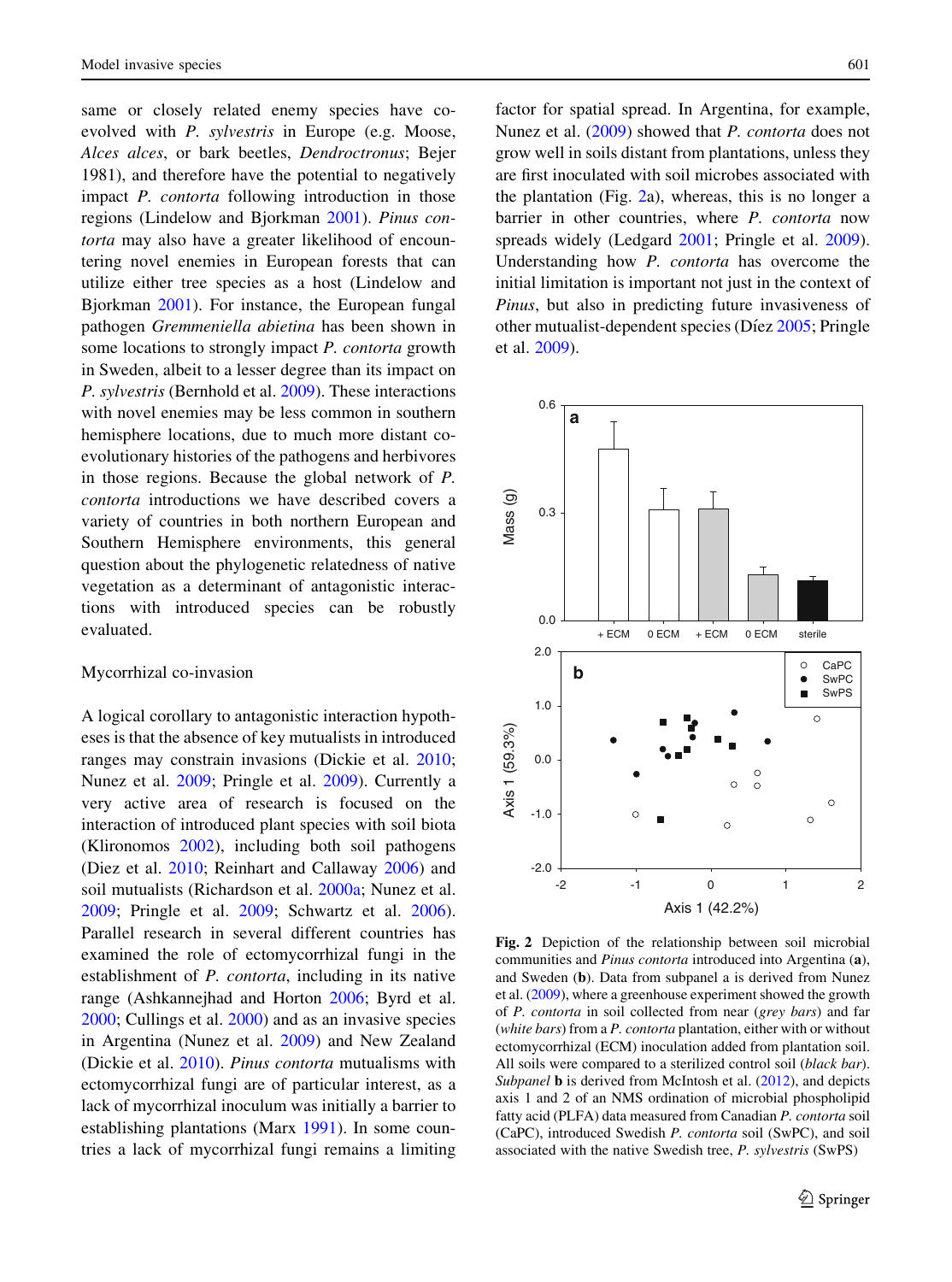As with questions focused on antagonistic interactions, a highly relevant broad scale question that can be asked regarding mycorrhizal associations is whether the phylogenetic similarity of native vegetation determines whether suitable mycorrhizal species are present or not, and therefore constitute an invasion barrier? Using a very course technique to evaluate soil microbial communities (phospholipid fatty acid technique, PLFA), McIntosh et al. ([2012\)](#page-14-0) showed that microbial communities did not differ between introduced *P. contorta* and native *P. sylvestris* plantations, whereas both these stand types differed significantly from soil in the native range of P. contorta (Fig. [2](#page-10-0)b). Further, Kardell et al. ([1987\)](#page-13-0) evaluated fungal sporocarps in Swedish P. contorta and P. sylvestris stands, and found that the community composition of known ectomycorrhizal species were present in both stand types. While further analyses are required to specifically evaluate ectomycorrhizal associations in European forests, these studies suggest that the phylogenetic relatedness of the vegetation of the recipient community likely determine whether these key mutualisms can be successfully established, and thereby may influence initial growth and invasion patterns among contrasting regions.

#### Biotic-environment-genotype interactions

These questions focused on either positive or antagonistic biotic interactions invoke a range of larger scale questions that can be addressed using model species, such as the P. contorta system we have described. As described earlier, because P. contorta is introduced for forestry purposes, field trials have been established in many different countries to identify which genetic provenances perform most optimally under different environmental conditions within each country, providing an opportunity to investigate the importance of interactions between genes, the biotic community, and abiotic environment. As an example, one specific hypothesis, the Evolution of Increased Competitive Ability (EICA) (Blossey and Notzold [1995\)](#page-12-0), proposes that when an introduced species has escaped enemies from its native range, that there will be a positive selection for growth traits and a deselection of defense traits, thereby increasing vigor of the introduced population relative to native range populations. The global setting of P. contorta could be used to ask questions relevant to this hypothesis, such

as: how does the magnitude of herbivore or pathogen damage vary across tree provenances? Likewise, the P. contorta introduction network could address genetic aspects of co-invasion, such as: Do all introduced provenances equally rely on ectomycorrhizas for successful growth, or can some provenances more readily associate with cosmopolitan ectomycorrhizas, leading to divergence of native and introduced populations?

Likewise, the global system of P. contorta introductions could be used to address how environmental, biotic, and genetic factors interact to control growth and invasion success. For instance, a variety of ecological theories predict that competition intensity as well as damage by pathogens and herbivores should increase with increasing resource availability (Grime [1973,](#page-13-0) Stamp [2003\)](#page-15-0), or that positive biotic interactions should be strongest under resource poor conditions (Callaway et al. [2002;](#page-13-0) Gundale et al. [2011b\)](#page-13-0). Therefore, the global P. contorta network could be used to address questions such as: Do introduced species encounter greater enemy damage in resource rich sites, and is this relationship dependent on the phylogenetic similarity of the native vegetation? Does the dependency of P. contorta on ectomycorrhizas vary across sites with differing fertility, and if so, can this explain local scale invasion patterns? We argue that the use of model study species, such as P. contorta, in the field of invasion ecology will greatly facilitate empirical evaluation of broader questions that seek to understand the relative role of different invasion hypotheses, and their interactions, and therefore help establish context for when and where certain factors are important and when they are not (Jeschke et al. [2012;](#page-13-0) Gurevitch et al. [2011\)](#page-13-0).

## Limitations of P. contorta as a model

Despite the 9 characteristics we propose that make P. contorta a good model species for the study of plant invasion ecology, we should also note some of its characteristics that are less than ideal for this purpose. These limitations may help other model invaders with complementary attributes to be identified:

1. While P. contorta has been introduced into a wide range of temperate and boreal habitats, its distribution is not as widespread as many other invaders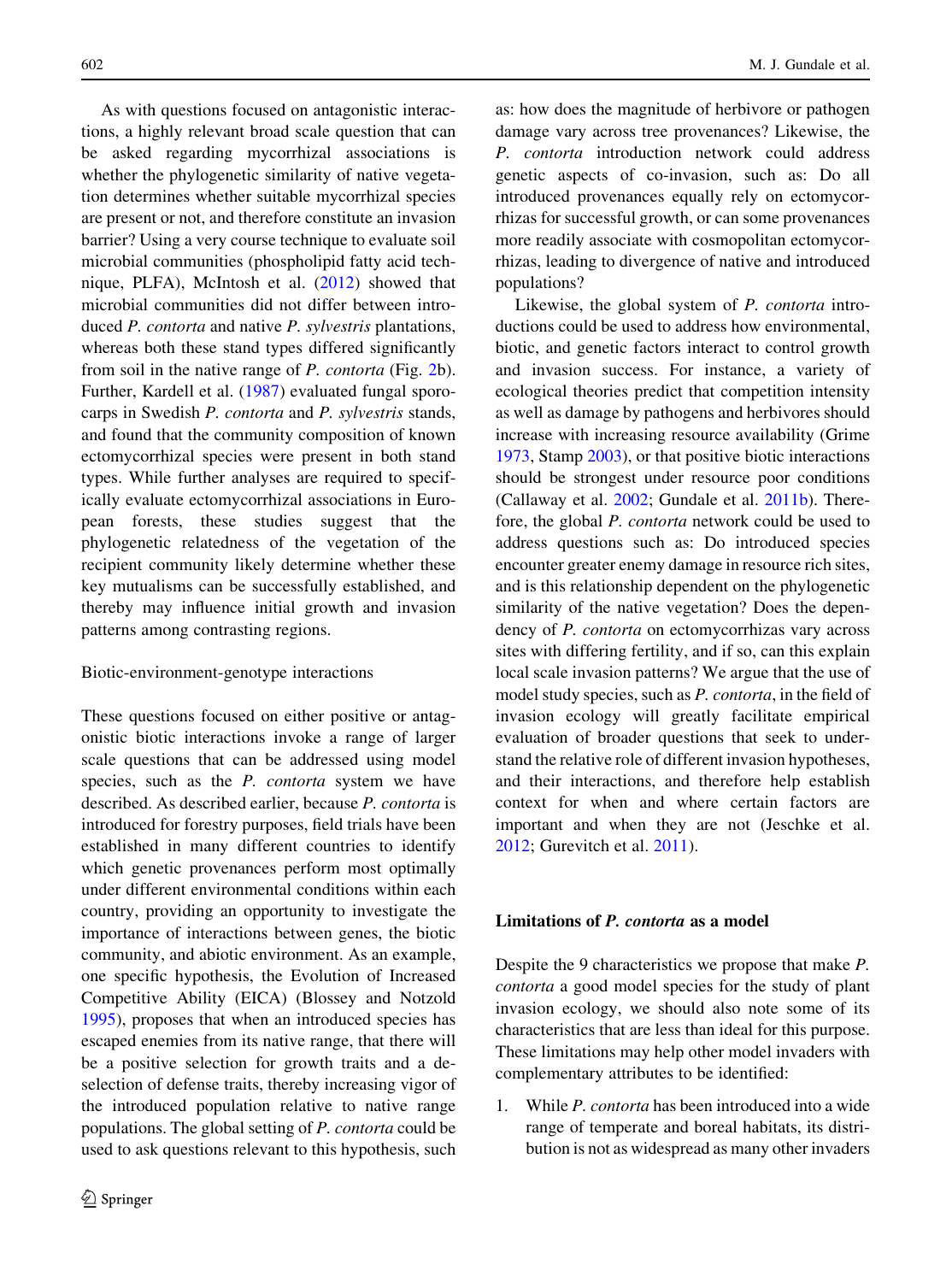<span id="page-12-0"></span>(Stohlgren et al. [2011\)](#page-15-0). Many invasive grasses or herbs are more widespread (Stohlgren et al. [2011](#page-15-0)), and thus may serve as better invasion models, provided that detailed introduction histories could also be established.

- 2. Many problematic invaders are herbs or grasses with very short generation times. The longer generation time of P. contorta relative to these types of plant invaders, as well as its large size, creates practical issues for conducting artificial experiments, especially at the population and meta-population scales. Short-lived invaders are likely to be evaluated more frequently in greenhouse studies, and thus are likely to be more accessible as focal species to certain types of researchers (e.g. graduate students).
- 3. The relatively long generation time of P. contorta also diminishes the speed at which genetic divergence may occur among invading populations, thereby potentially making it difficult to evaluate some aspects of the EICA hypothesis; however, as noted above, this same characteristic may be useful for testing some invasion hypotheses, where it is desirable to hold genetic differences constant.

#### Beyond Pinus contorta

No single species can be used to answer all questions in the field of invasion ecology. Invasive plant species exhibit a wide range of morphologies, physiologies, and life history strategies that make it difficult to draw general conclusions from investigation of a single species. However, for most invasive species, it is difficult or impossible to disentangle the influence of propagule pressure, abiotic interactions, biotic interactions, and intraspecific genetic differences, simply because there is no documented history of the introduction, and growth and invasion patterns are not easily measured or compared across regions. Selection of model species following the criteria we have described would greatly improve our ability to test multiple invasion hypotheses simultaneously, and therefore improves our understanding of the relative importance of multiple mechanisms controlling invasion success across multiple scales. Given that not all invasive species are the same, we hope that the P. contorta global experiment we have described here

will inspire the establishment of other similar global study systems with a complementary set of attributes that overcome some of the limitation we describe for P. contorta. The use of multiple model invaders, in parallel with meta-analysis and literature reviews, will help progress the field of invasion ecology further down the pathway towards the general principles needed to prevent and manage plant invasions globally.

Acknowledgments MJG was supported by Swedish TC4F program and the Swedish research council FORMAS. DAP was supported by Core funding for Crown Research Institutes from the New Zealand Ministry of Business, Innovation and Employment's Science and Innovation Group. AP is funded by Fondecyt 1100792, Conicyt PFB-23 and ICM P05-002. BM was funded by NSF-WildFIRE PIRE, OISE 09667472. The ideas in this manuscript were developed during the Tree Invasions Workshop held in Bariloche, Argentina, September 3–5, 2012. We thank Ian Dickie for comments on an earlier version of the manuscript.

# References

- Ashkannejhad S, Horton TR (2006) Ectomycorrhizal ecology under primary succession on coastal sand dunes: interactions involving Pinus contorta, suilloid fungi and deer. New Phytol 169:345–354
- Bernhold A, Hansson P, Rioux D, Simard M, Laflamme G (2009) Resistance to Gremmeniella abietina (European race, large tree type) in introduced Pinus contorta and native Pinus sylvestris in Sweden. Can J For Res 39:89–96. doi[:10.1139/x08-157](http://dx.doi.org/10.1139/x08-157)
- Blackburn TM, Pysek P, Bacher S, Carlton JT, Duncan RP, Jarosik V, Wilson JRU, Richardson DM (2011) A proposed unified framework for biological invasions. Trends Ecol Evol 26:333–339. doi:[10.1016/j.tree.2011.03.023](http://dx.doi.org/10.1016/j.tree.2011.03.023)
- Blossey B, Notzold R (1995) Evolution of increased competitive ability in invasive nonindigenous plants—a hypothesis. J Ecol 83:887–889. doi:[10.2307/2261425](http://dx.doi.org/10.2307/2261425)
- Brodribb TJ, Feild TS (2008) Evolutionary significance of a flatleaved Pinus in Vietnamese rainforest. New Phytol 178:201–209. doi[:10.1111/j.1469-8137.2007.02338.x](http://dx.doi.org/10.1111/j.1469-8137.2007.02338.x)
- Broennimann O, Treier UA, Muller-Scharer H, Thuiller W, Peterson AT, Guisan A (2007) Evidence of climatic niche shift during biological invasion. Ecol Lett 10:701–709. doi[:10.1111/j.1461-0248.2007.01060.x](http://dx.doi.org/10.1111/j.1461-0248.2007.01060.x)
- Byrd KB, Parker VT, Vogler DR, Cullings KW (2000) The influence of clear-cutting on ectomycorrhizal fungus diversity in a lodgepole pine (Pinus contorta) stand, Yellowstone National Park, Wyoming, and Gallatin National Forest, Montana. Can J Bot 78:149–156
- Callaway RM, Aschehoug ET (2000) Invasive plants versus their new and old neighbors: a mechanism for exotic invasion. Science 290(5491):521–523. doi[:10.1126/](http://dx.doi.org/10.1126/science.290.5491.521) [science.290.5491.521](http://dx.doi.org/10.1126/science.290.5491.521)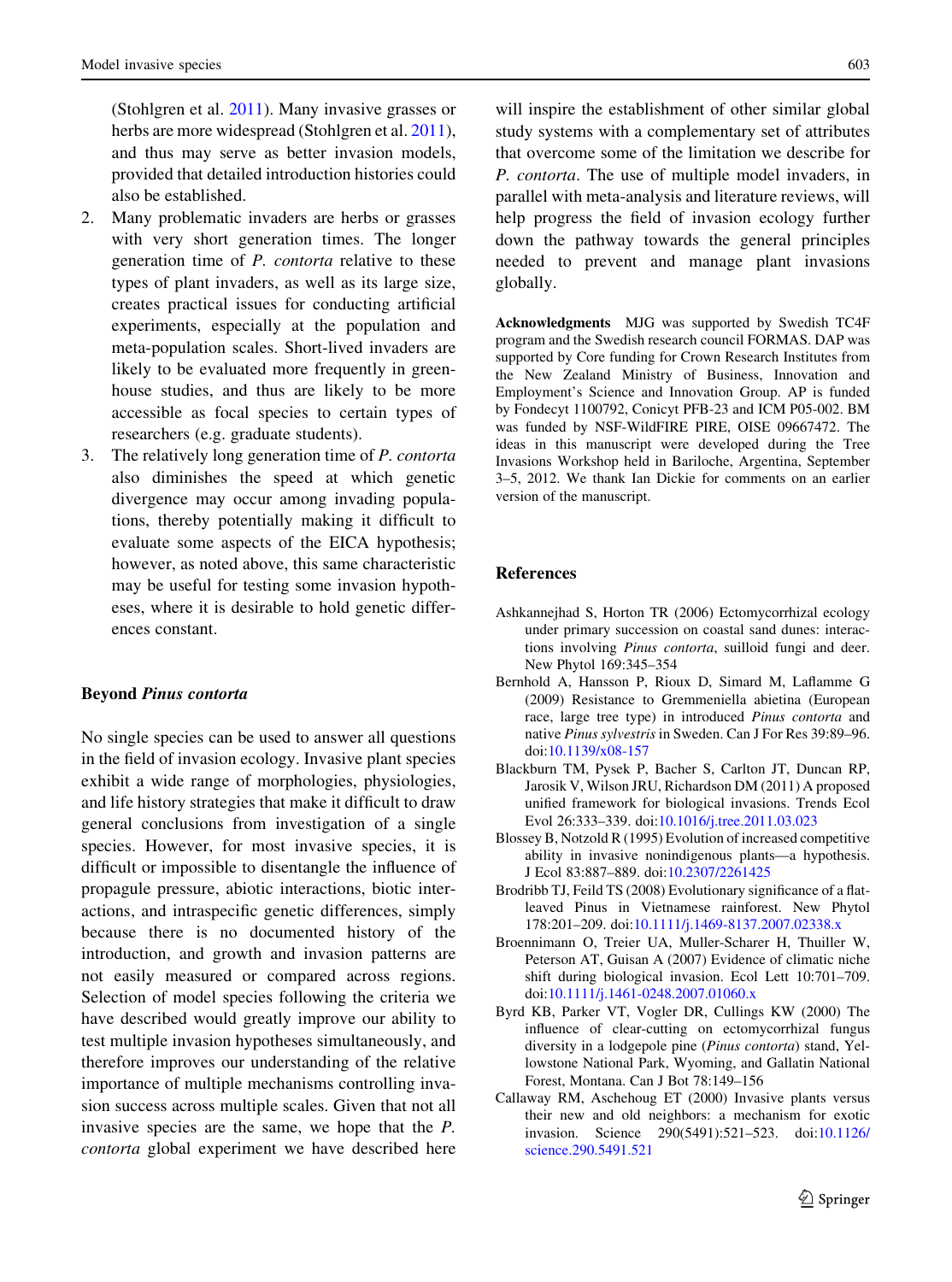- <span id="page-13-0"></span>Callaway RM, Brooker RW, Choler P, Kikvidze Z, Lortie CJ, Michalet R, Paolini L, Pugnaire FI, Newingham B, Aschehoug ET, Armas C, Kikodze D, Cook BJ (2002) Positive interactions among alpine plants increase with stress. Nature 417(6891):844–848
- Callaway RM et al (2011) Effects of soil biota from different ranges on Robinia invasion: acquiring mutualists and escaping pathogens. Ecology 92.5:1027–1035
- Caplat P, Nathan R, Buckley YM (2012) Seed terminal velocity, wind turbulence, and demography drive the spread of an invasive tree in an analytical model. Ecology 93:368–377
- Chun YJ, van Kleunen M, Dawson W (2010) The role of enemy release, tolerance and resistance in plant invasions: linking damage to performance. Ecol Lett 13:937–946. doi:[10.](http://dx.doi.org/10.1111/j.1461-0248.2010.01498.x) [1111/j.1461-0248.2010.01498.x](http://dx.doi.org/10.1111/j.1461-0248.2010.01498.x)
- Colautti RI et al (2004) Is invasion success explained by the enemy release hypothesis? Ecol Lett 7.8:721–733
- Cullings KW, Vogler DR, Parker VT, Finley SK (2000) Ectomycorrhizal specificity patterns in a mixed Pinus contorta and Picea engelmannii forest in Yellowstone National Park. Appl Environ Micro 66:4988–4991
- Davis MR, Lang MH (1991) Increased nutrient availability in topsoils under conifers in the south Island high country. N Z J For Sci 21:165–179
- Davis MA, Grime JP, Thompson K (2000) Fluctuating resources in plant communities: a general theory of invasibility. J Ecol 88:528–534. doi:[10.1046/j.1365-2745.2000.00473.x](http://dx.doi.org/10.1046/j.1365-2745.2000.00473.x)
- Despain DG (2001) Dispersal ecology of lodgepole pine (Pinus contorta Dougl.) in its native environment as related to Swedish forestry. For Ecol Manag 141:59–68
- Dickie IA, Bolstridge N, Cooper JA, Peltzer DA (2010) Coinvasion by Pinus and its mycorrhizal fungi. New Phytol 187:475–484. doi[:10.1111/j.1469-8137.2010.03277.x](http://dx.doi.org/10.1111/j.1469-8137.2010.03277.x)
- Díez JM (2005) Invasion biology of Australian ectomycorrhizal fungi introduced with eucalypt plantations into the Iberian Peninsula. Biol Invas 7:3–15
- Diez JM, Dickie IA, Edwards G, Hulme PE, Sullivan JJ, Duncan RP (2010) Negative soil feedbacks accumulate over time for non-native plant species. Ecol Lett 13:803–809
- Dlugosch KM, Parker IM (2008) Founding events in species invasions: genetic variation, adaptive evolution, and the role of multiple introductions. Mol Ecol 17:431–449. doi[:10.1111/j.1365-294X.2007.03538.x](http://dx.doi.org/10.1111/j.1365-294X.2007.03538.x)
- Edburg SL, Hicke JA, Brooks PD, Pendall EG, Ewers BE, Norton U, Gochis D, Gutmann ED, Meddens AJH (2012) Cascading impacts of bark beetle-caused tree mortality on coupled biogeophysical and biogeochemical processes. Front Ecol Environ 10:416–424. doi[:10.1890/110173](http://dx.doi.org/10.1890/110173)
- Elfving B, Ericsson T, Rosvall O (2001) The introduction of lodgepole pine for wood production in Sweden - a review. For Ecol Manage 141:15–29
- Ellstrand NC, Schierenbeck KA (2000) Hybridization as a stimulus for the evolution of invasiveness in plants? Proc Natl Acad Sci USA 97:7043–7050. doi[:10.1073/pnas.97.13.7043](http://dx.doi.org/10.1073/pnas.97.13.7043)
- Elton CS (ed) (1958) The ecology of invasions by animals and plants. Chapman and Hall, London
- Fries A, Ruotsalainen S, Lindgren D (1998) Effects of temperature on the site productivity of Pinus sylvestris and lodgepole pine in Finland and Sweden. Scand J For Res 13:128–140. doi:[10.1080/02827589809382969](http://dx.doi.org/10.1080/02827589809382969)
- Grime JP (1973) Competitive exclusion in herbaceous vegetation. Nature, UK, 242(5396):344–347
- Grotkopp E, Rejmánek M, Thomas LR (2002) Toward a casual explanation of plant Invasiveness: seedling Growth and Life- History Strategies of 29 pine (Pinus) Species. Am Nat 159:396–419
- Gundale MJ, Deluca TH, Nordin A (2011a) Bryophytes attenuate anthropogenic nitrogen inputs in boreal forests. Glob Change Biol 17:2743–2753. doi[:10.1111/j.1365-2486.](http://dx.doi.org/10.1111/j.1365-2486.2011.02407.x) [2011.02407.x](http://dx.doi.org/10.1111/j.1365-2486.2011.02407.x)
- Gundale MJ, Fajardo A, Lucas RW, Nilsson M-C, Wardle DA (2011b) Resource heterogeneity does not explain the productivity-diversity relationship across a boreal island fertility gradient. Ecography 34:887–896
- Gurevitch J, Hedges LV (1999) Statistical issues in ecological meta-analyses. Ecology 80:1142–1149
- Gurevitch J, Fox GA, Wardle GM, Inderjit, Taub D (2011) Emergent insights from the synthesis of conceptual frameworks for biological invasions. Ecol Lett 14:407–418. doi[:10.1111/j.1461-0248.2011.01594.x](http://dx.doi.org/10.1111/j.1461-0248.2011.01594.x)
- Haysom KA, Murphy ST (2003) The status of invasiveness of forest tree species outside their natural habitat: a global review and discussion paper. Forest Health and Biosecurity Working Papers FAO, Forestry Department
- Hierro JL, Maron JL, Callaway RM (2005) A biogeographical approach to plant invasions: the importance of studying exotics in their introduced and native range. J Ecol 93:5–15. doi[:10.1111/j.1365-2745.2004.00953.x](http://dx.doi.org/10.1111/j.1365-2745.2004.00953.x)
- Hierro JL, Villarreal D, Eren O, Graham JM, Callaway RM (2006) Disturbance facilitates invasion: the effects are stronger abroad than at home. Am Nat 168:144–156. doi[:10.1086/505767](http://dx.doi.org/10.1086/505767)
- Higgins SI, Richardson DM (1998) Pine invasions in the southern hemisphere: modelling interactions between organism, environment and disturbance. Plant Ecol 135:79–93. doi:[10.1023/a:1009760512895](http://dx.doi.org/10.1023/a:1009760512895)
- Hinz HL, Schwarzländer M, McKenney JL, Cripps MG, Harmon B, Price WJ (2012) Biogeographical comparison of the invasive Lepidium draba in its native, expanded and introduced ranges. Biol Invasions 14(10):1999–2016
- Hobbs RJ, Huenneke LF (1992) Disturbance, diversity, and invasion - implications for conservation. Conserv Biol 6:324–337. doi:[10.1046/j.1523-1739.1992.06030324.x](http://dx.doi.org/10.1046/j.1523-1739.1992.06030324.x)
- Jeschke JM, Aparicio LG, Haider S, Heger T, Lortie CJ, Pyšek P, Strayer DL (2012) Support for major hypotheses in invasion biology is uneven and declining. NeoBiota 14:1–20
- Josefsson T, Gunnarson B, Liedgren LG, Bergman I, Östlund L (2010) Historical human influence on forest composition and structure in boreal Fennoscandia. Can J For Res-Rev Can Rech For 40:872–884
- Kardell L, Blomgren M, Nitare J (1987) Mushroom production and species composition in stand of Pinus contorta and Pinus sylvestris. Svensk Botanisk Tidskrift 1:133
- Keane RM, Crawley MJ (2002) Exotic plant invasions and the enemy release hypothesis. Trends Ecol Evol 17.4:164–170
- Kennedy TA et al (2002) Biodiversity as a barrier to ecological invasion. Nature 417.6889:636–638
- Klironomos JN (2002) Feedback with soil biota contributes to plant rarity and invasiveness in communities. Nature 417:67–70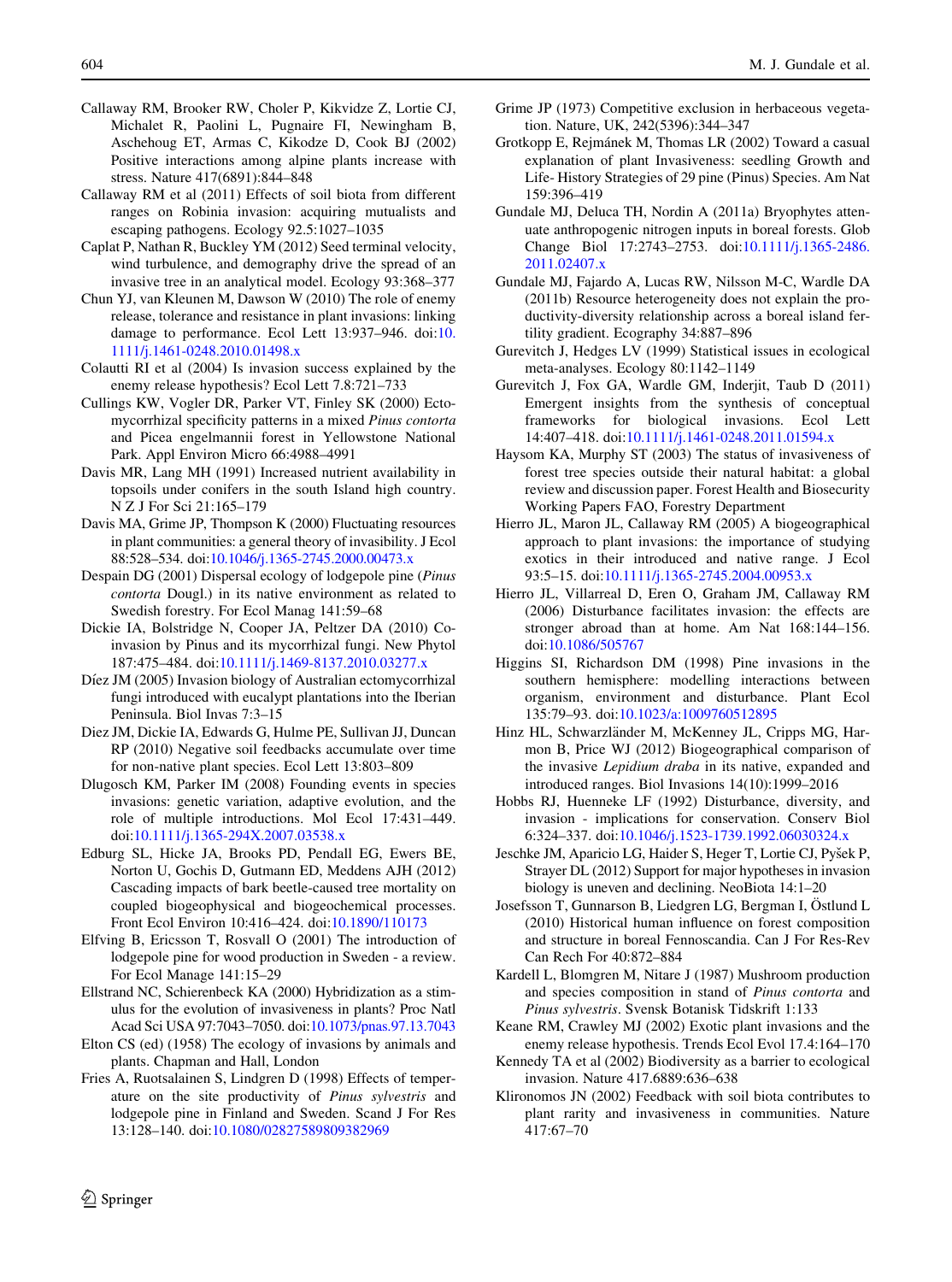- <span id="page-14-0"></span>Krebill RG (1973) Lodgepole Pine's fungus-caused diseases and decays. Manag Lodg Pine Ecosyst 377–405
- Kueffer C, Pyšek P, Richardson DM (2013) Integrative invasion science: model systems, multi-site studies, focused metaanalysis, and invasion syndromes. New Phytol 200:615–633
- Lähde E, Werren M, Etholén K, Silander V (1984) Ulkomaisten havupuulajien varttuneista viljelmista¨ Suomessa. Summary: older forest trials of exotic conifer species in Finland. Commun Inst For Fenn 125:1–87
- Langdon B, Pauchard A, Aguayo M (2010) Pinus contorta invasion in the Chilean Patagonia: local patterns in a global context. Biological Invas 12:3961–3971. doi[:10.1007/](http://dx.doi.org/10.1007/s10530-010-9817-5) [s10530-010-9817-5](http://dx.doi.org/10.1007/s10530-010-9817-5)
- Ledgard N (2001) The spread of lodgepole pine (Pinus contorta, Dougl.) in New Zealand. For Ecol Manag 141:43–57
- Ledgard NJ, Baker GC (1988) Mountainland forestry: 30 years' research in the Craigieburn Range, New Zealand. Ministry of Forestry, Forest Research Instititue
- Levine JM (2000) Species diversity and biological invasions: relating local process to community pattern. Science 288:852–854. doi[:10.1126/science.288.5467.852](http://dx.doi.org/10.1126/science.288.5467.852)
- Levine JM, D'Antonio CM (1999) Elton revisited: a review of evidence linking diversity and invasibility. Oikos 87:15–26. doi:[10.2307/3546992](http://dx.doi.org/10.2307/3546992)
- Levine JM, Adler PB, Yelenik SG (2004) A meta-analysis of biotic resistance to exotic plant invasions. Ecol Lett 7:975–989. doi:[10.1111/j.1461-0248.2004.00657.x](http://dx.doi.org/10.1111/j.1461-0248.2004.00657.x)
- Lindelow A, Bjorkman C (2001) Insects on lodgepole pine in Sweden - current knowledge and potential risks. For Ecol Manag 141:107–116. doi[:10.1016/s0378-1127\(00\)00494-1](http://dx.doi.org/10.1016/s0378-1127(00)00494-1)
- Lindsey GD (1973) The influence of animals on Lodgepole Pine regeneration. Manag Lodg Pine Ecosyst 457–470
- Liu H, Stiling P (2006) Testing the enemy release hypothesis: a review and meta-analysis. Biol Invasions 8.7:1535–1545
- Lockwood JL, Cassey P, Blackburn T (2005) The role of propagule pressure in explaining species invasions. Trends Ecol Evol 20:223–228. doi[:10.1016/j.tree.2005.02.004](http://dx.doi.org/10.1016/j.tree.2005.02.004)
- Lonsdale WM (1999) Global patterns of plant invasions and the concept of invasibility. Ecology 80:1522–1536. doi:10.1890/ 0012-9658(1999)080[1522:gpopia]2.0.co;2
- Lotan JE, Critchfield WB (1990) Pinus contorta Dougl. ex. Loud. Lodgepole Pine. In: Burns RM, Honkala BH (eds) Silvics of North America, vol. 1, Conifers. USDA Forest Service and Agriculture Handbook, no. 654, pp 302–315
- MacArthur R (1970) Species packing and competitive equilibrium for many species. Theor Popul Biol 1.1:1–11
- MacDougall AS, Gilbert B, Levine JM (2009) Plant invasions and the niche. J Ecol 97.4:609–615
- Mark AF, Dickinson KJM (2008) Maximising water yield with indigenous non-forest vegetation: a New Zealand perspective. Front Ecol Environ 6:25–34
- Maron JL, Vila M, Arnason J (2004) Loss of enemy resistance among introduced populations of St. John's Wort (Hypericum perforatum). Ecology 85:3243–3253. doi[:10.1890/](http://dx.doi.org/10.1890/04-0297) [04-0297](http://dx.doi.org/10.1890/04-0297)
- Marx DH (1991) The practical significance of ectomycorrhizae in forest establishment. In: Ecophysiology of Ectomycorrhizae of Forest Trees. Marcus Wallenberg Foundation Symposia Proceedings, 7 Falun, Sweden: Marcus Wallenberg Foundation, 54–90
- Mayr E (1970) Populations, species, and evolution. Belknap
- Press of Harvard University Press, Cambridge McGregor KF, Watt MS, Hulme PE, Duncan RP (2012) What determines pine naturalization: species traits, climate suitability or forestry use? Divers Distrib 18:1013–1023. doi[:10.1111/j.1472-4642.2012.00942.x](http://dx.doi.org/10.1111/j.1472-4642.2012.00942.x)
- McIntosh ACS, Macdonald SE, Gundale MJ (2012) Tree species versus regional controls on ecosystem properties and processes: an example using introduced Pinus contorta in Swedish boreal forests. Can J For Res 42:1228–1238. doi[:10.1139/x2012-049](http://dx.doi.org/10.1139/x2012-049)
- Miller JT, Ecroyd CE (1987) Introduced forest trees in New Zealand: recognition, role and seed source. Pinus contorta Loudon—contorta pine. Forest Research Institute Bulletin no 124 Rotorua, New Zealand, 12
- Mitchell CE, Power AG (2003) Release of invasive plants from fungal and viral pathogens. Nature 421.6923:625–627
- Moles AT, Gruber MAM, Bonser SP (2008) A new framework for predicting invasive plant species. J Ecol 96:13–17. doi[:10.1111/j.1365-2745.2007.01332.x](http://dx.doi.org/10.1111/j.1365-2745.2007.01332.x)
- Moles AT, Flores-Moreno H, Bonser SP, Warton DI, Helm A, Warman L, Eldridge DJ, Jurado E, Hemmings FA, Reich PB, Cavender-Bares J, Seabloom EW, Mayfield MM, Sheil D, Djietror JC, Peri PL, Enrico L, Cabido MR, Setterfield SA, Lehmann CER, Thomson FJ (2012) Invasions: the trail behind, the path ahead, and a test of a disturbing idea. J Ecol 100:116–127. doi[:10.1111/j.1365-2745.2011.01915.x](http://dx.doi.org/10.1111/j.1365-2745.2011.01915.x)
- National Biodiversity Data Centre (2010) Pinus contorta. National Invasive Species Database. [http://apps.biodiversity](http://apps.biodiversityireland.ie/InvasivesBrowser/speciesinfo.php?TaxonId=17010&PHPSESSID=5ad74953a87a30240c98fa939ecf333a) [ireland.ie/InvasivesBrowser/speciesinfo.php?TaxonId=170](http://apps.biodiversityireland.ie/InvasivesBrowser/speciesinfo.php?TaxonId=17010&PHPSESSID=5ad74953a87a30240c98fa939ecf333a) [10&PHPSESSID=5ad74953a87a30240c98fa939ecf333a](http://apps.biodiversityireland.ie/InvasivesBrowser/speciesinfo.php?TaxonId=17010&PHPSESSID=5ad74953a87a30240c98fa939ecf333a)
- Nilsson C, Engelmark O, Cory J, Forsslund A, Carlborg E (2008) Differences in litter cover and understorey flora between stands of introduced lodgepole pine and native scots pine in Sweden. For Ecol Manag 255:1900–1905. doi[:10.1016/j.foreco.2007.12.012](http://dx.doi.org/10.1016/j.foreco.2007.12.012)
- Nunez MA, Horton TR, Simberloff D (2009) Lack of belowground mutualisms hinders Pinaceae invasions. Ecology 90:2352–2359
- Parchman TL, Benkman CW, Jenkins B, Buerkle CA (2011) Low levels of population genetic structure in *Pinus con*torta (Pinaceae) across a geographic mosaic of co-evolution. Am J Bot 98:669–679
- Parker IM, Simberloff D, Lonsdale WM, Goodell K, Wonham M, Kareiva PM, Williamson MH, Von Holle B, Moyle PB, Byers JE, Goldwasser L (1999) Impact: toward a framework for understanding the ecological effects of invaders. Biol Invas 1:3–19. doi:[10.1023/a:1010034312781](http://dx.doi.org/10.1023/a:1010034312781)
- Pena E, Hidalgo M, Langdon B, Pauchard A (2008) Patterns of spread of Pinus contorta Dougl. ex Loud. invasion in a Natural Reserve in southern South America. For Ecol Manag 256:1049–1054. doi:[10.1016/j.foreco.2008.06.020](http://dx.doi.org/10.1016/j.foreco.2008.06.020)
- Phil-Karlsson G, Akselsson C, Hellsten S, Karlsson PE, Malm G (2009) Övervakning av luftföroreningar i norra Sverige mätningar och modellering., vol IVL rapport B 1851. IVL. Svenska Miljöinstitutet
- Pringle A, Bever JD, Gardes M, Parrent JL, Rillig MC, Klironomos JN (2009) Mycorrhizal symbioses and plant invasions. Annu Rev Ecol Evol Syst 40:699–715. doi:[10.](http://dx.doi.org/10.1146/annurev.ecolsys.39.110707.173454) [1146/annurev.ecolsys.39.110707.173454](http://dx.doi.org/10.1146/annurev.ecolsys.39.110707.173454)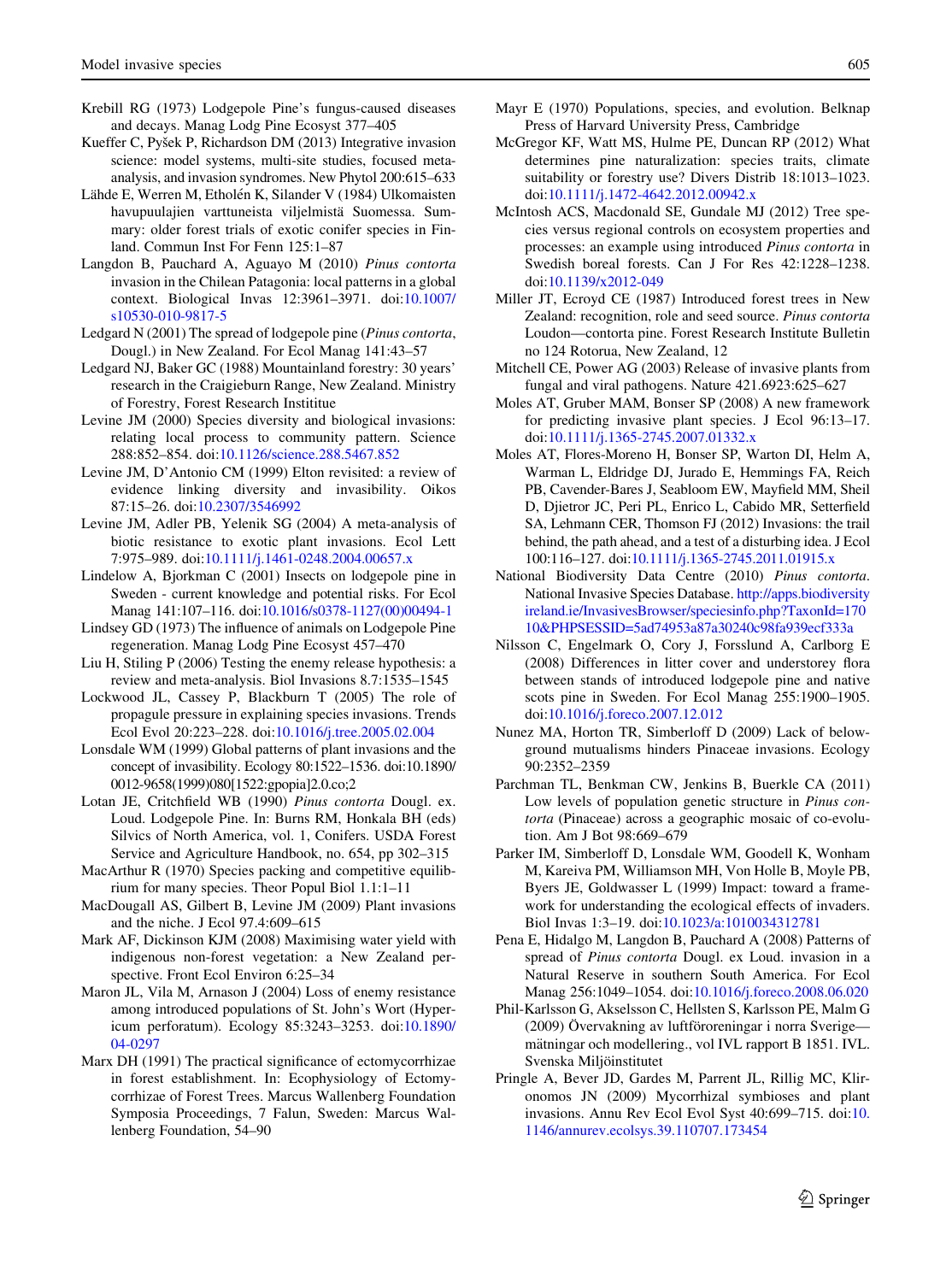- <span id="page-15-0"></span>Pyšek P, Jarošik V, Hulme PE, Pergl J, Hejda M, Schaffner U, Vila` M (2012) A global assessment of invasive plant impacts on resident species, communities and ecosystems: the interaction of impact measures, invading species' traits and environment. Glob Chang Biol 18:1725–1737. doi:[10.](http://dx.doi.org/10.1111/j.1365-2486.2011.02636.x) [1111/j.1365-2486.2011.02636.x](http://dx.doi.org/10.1111/j.1365-2486.2011.02636.x)
- Reinhart KO, Callaway RM (2006) Soil biota and invasive plants. New Phytol 170:445–457. doi[:10.1111/j.1469-](http://dx.doi.org/10.1111/j.1469-8137.2006.01715.x) [8137.2006.01715.x](http://dx.doi.org/10.1111/j.1469-8137.2006.01715.x)
- Rejmánek M, Richardson DM (1996) What attributes make some plant species more invasive. Ecology 77:1655–1661
- Rejma´nek M, Richardson DM (2013) Trees and shrubs as invasive alien species—2013 update of the global database. Divers Distrib 19:1093–1094
- Rejma´nek M, Richardson DM, Higgins SI, Pitcairn MJ, Grotkopp E (2005) Ecology of invasive plants: state of the art. In: Mooney HA, Mack RN, McNeely JA, Neville L, Schei PJ, Waage J (eds) Invasive alien species: a new synthesis. Island Press, Washington, DC, pp 104–161
- Richardson DM (2006) Pinus: a model group for unlocking the secrets of alien plant invasions? Preslia 78:375–388
- Richardson DM, Higgins SI (1998) Pines as invaders in the southern hemisphere. In: Richardson DM (ed) Ecology and biogeography of Pinus. Cambridge University Press, Cambridge, pp 450–473
- Richardson DM, Rejmánek M (2004) Conifers as invasive aliens: a global survey and predictive framework. Divers Distrib 10:321–331
- Richardson DM, Rejmánek M (2011) Trees and shrubs as invasive alien species—a global review. Divers Distrib 17:788–809. doi:[10.1111/j.1472-4642.2011.00782.x](http://dx.doi.org/10.1111/j.1472-4642.2011.00782.x)
- Richardson DM, Williams RA, Hobbs RJ (1994) Pine invasion in the southern Hemisphere: determinants of spread and Invadability. J Biogeogr 21:511–527
- Richardson DM, Allsopp N, D'Antonio CM, Milton SJ, Rejmánek M (2000a) Plant invasions—the role of mutualisms. Biol Rev 75:65–93
- Richardson DM, Pysek P, Rejmánek M, Barbour MG, Panetta FD, West CJ (2000b) Naturalization and invasion of alien plants: concepts and definitions. Divers Distrib 6:93–107. doi[:10.1046/j.1472-4642.2000.00083.x](http://dx.doi.org/10.1046/j.1472-4642.2000.00083.x)
- Richardson DM, Rouget M, Rejmánek M (2004) Using natural experiments in the study of alien tree invasions: Opportunities and limitations. In: Gordon MS, Bartol SM (eds) Experimental approaches to conservation biology. University of California Press, Berkeley, pp 180–181
- Richardson DM, Carruthers J, Hui C, Impson F, Miller J, Robertson MP, Rouget M, Le Roux JJ, Wilson JRU (2011) Human-mediated introductions of Australian acacias—a global experiment in biogeography. Divers Distrib 17:771–787. doi:[10.1111/j.1472-4642.2011.00824.x](http://dx.doi.org/10.1111/j.1472-4642.2011.00824.x)
- Sanders NJ, Weltzin JF, Crutsinger GM, Fitzpatrick MC, Nunez MA, Oswalt CM, Lane KE (2007) Insects mediate the effects of propagule supply and resource availability on a plant invasion. Ecology 88:2383–2391. doi[:10.1890/06-](http://dx.doi.org/10.1890/06-1449.1) [1449.1](http://dx.doi.org/10.1890/06-1449.1)
- Sarasola M, Rusch V, Schlichter T, Ghersa C (2006) Invasión de coníferas forestales en áreas de estepa y bosques de ciprés de la cordillera en la región Andino Patagónica. Austral Ecol 16:143–156
- Sax DF (2001) Latitudinal gradients and geographic ranges of exotic species: implications for biogeography. J Biogeogr 28:139–150. doi[:10.1046/j.1365-2699.2001.00536.x](http://dx.doi.org/10.1046/j.1365-2699.2001.00536.x)
- Schwartz MW, Hoeksema JD, Gehring CA, Johnson NC, Klironomos JN, Abbott LK, Pringle A (2006) The promise and the potential consequences of the global transport of mycorrhizal fungal inoculum. Ecol Lett 9:501–515
- Simberloff D (2009) The role of propagule pressure in biological invasions. Ann Rev Ecol Evol Syst 40:81–102. doi:[10.](http://dx.doi.org/10.1146/annurev.ecolsys.110308.120304) [1146/annurev.ecolsys.110308.120304](http://dx.doi.org/10.1146/annurev.ecolsys.110308.120304)
- Simberloff D, Relva MA, Nunez M (2002) Gringos en el bosque: introduced tree invasion in a native Nothofagus/ Austrocedrus forest. Biol Invasions 4:35–53
- Simberloff D, Nunez MA, Ledgard NJ, Pauchard A, Richardson DM, Sarasola M, Van Wilgen BW, Zalba SM, Zenni RD, Bustamante R, Pena E, Ziller SR (2010) Spread and impact of introduced conifers in South America: lessons from other southern hemisphere regions. Austral Ecol 35:489–504. doi[:10.1111/j.1442-9993.2009.02058.x](http://dx.doi.org/10.1111/j.1442-9993.2009.02058.x)
- Stamp N (2003) Out of the quagmire of plant defense hypotheses. Q Rev Biol 78(1):23–55
- Stohlgren TJ, Binkley D, Chong GW, Kalkhan MA, Schell LD, Bull KA, Otsuki Y, Newman G, Bashkin M, Son Y (1999) Exotic plant species invade hot spots of native plant diversity. Ecol Monogr 69:25–46. doi:10.1890/0012- 9615(1999)069[0025:epsihs]2.0.co;2
- Stohlgren TJ, Barnett DT, Kartesz J (2003) The rich get richer: patterns of plant invasions in the United States. Front Ecol Environ 1:11–14. doi:10.1890/1540-9295(2003)001[0011: trgrpo]2.0.co;2
- Stohlgren TJ, Pysek P, Kartesz J, Nishino M, Pauchard A, Winter M, Pino J, Richardson DM, Wilson JRU, Murray BR, Phillips ML, Ming-yang L, Celesti-Grapow L, Font X (2011) Widespread plant species: natives versus aliens in our changing world. Biol Invas 13:1931–1944. doi:[10.](http://dx.doi.org/10.1007/s10530-011-0024-9) [1007/s10530-011-0024-9](http://dx.doi.org/10.1007/s10530-011-0024-9)
- Strauss SY, Webb CO, Salamin N (2006) Exotic taxa less related to native species are more invasive. Proc Natl Acad Sci USA 103:5841–5845. doi[:10.1073/pnas.0508073103](http://dx.doi.org/10.1073/pnas.0508073103)
- Taylor G (2002) Populus: Arabidopsis for forestry. Do we need a model tree? Ann Bot 90:681–689
- Theoharides KA, Dukes JS (2007) Plant invasion across space and time: factors affecting nonindigenous species success during four stages of invasion. New Phytol 176:256–273. doi[:10.1111/j.1469-8137.2007.02207.x](http://dx.doi.org/10.1111/j.1469-8137.2007.02207.x)
- Urrutia J (2012) Impactos de la invasión de Pinus contorta Douglas and Loudon sobre la diversidad vegetal en la Reserva Nacional Malalcahuello, Región de La Araucanía, Chile. MSc Thesis, University of Concepcion, Chile
- Van Kleunen M, Weber E, Fischer M (2010) A meta analysis of trait differences between invasive and non invasive plant species. Ecol Lett 13.2:235–245
- Vila M, Espinar JL, Hejda M, Hulme PE, Jarosik V, Maron JL, Pergl J, Schaffner U, Sun Y, Pysek P (2011) Ecological impacts of invasive alien plants: a meta-analysis of their effects on species, communities and ecosystems. Ecol Lett 14:702–708. doi[:10.1111/j.1461-0248.2011.01628.x](http://dx.doi.org/10.1111/j.1461-0248.2011.01628.x)
- Visser V, Langdon B, Pauchard A, Richardson DM (2014) Unlocking the potential of Google Earth as a tool in invasion science. Biol Invasions 16. doi[:10.1007/s10530-013-0604-y](http://dx.doi.org/10.1007/s10530-013-0604-y)